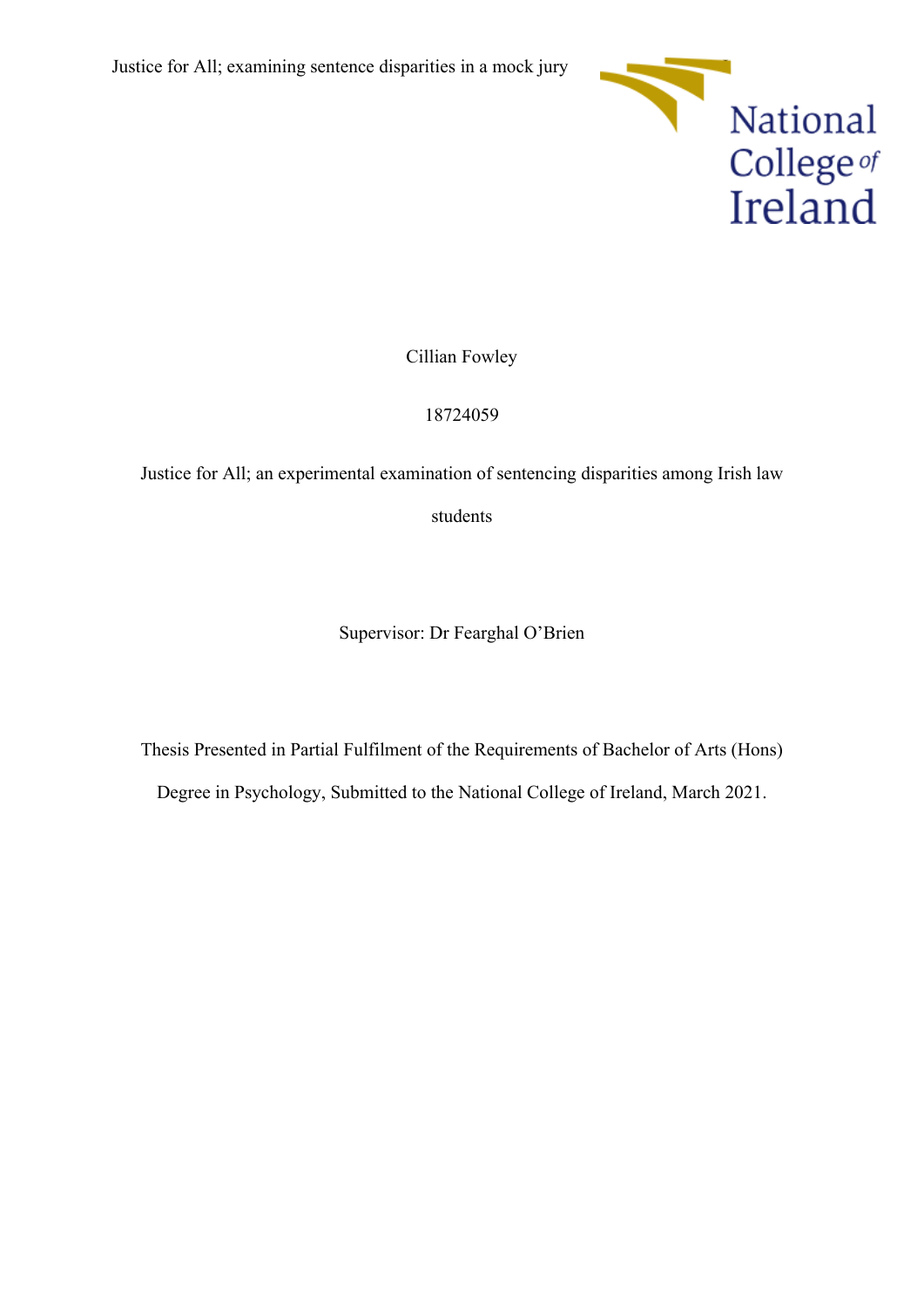# **Submission of Thesis and Dissertation**

## **National College of Ireland Research Students Declaration Form** *(Thesis/Author Declaration Form)*

**Name:** Cillian Fowley

**Student Number:** 18724059

**Degree for which thesis is submitted:** Ba(Hons) in Psychology

**Title of Thesis:** Justice for All; an experimental examination of sentencing

disparities among Irish law students

**Date:** 14/03/2021

## **Material submitted for award**

| A. I declare that this work submitted has been composed by myself.                                                                                                         |  |
|----------------------------------------------------------------------------------------------------------------------------------------------------------------------------|--|
| B. I declare that all verbatim extracts contained in the thesis have been<br>distinguished by quotation marks and the sources of information<br>specifically acknowledged. |  |
| C. I agree to my thesis being deposited in the NCI Library online<br>open access repository NORMA.                                                                         |  |
| D. I declare that no material contained in the thesis has been<br>used in any other submission for an academic award.                                                      |  |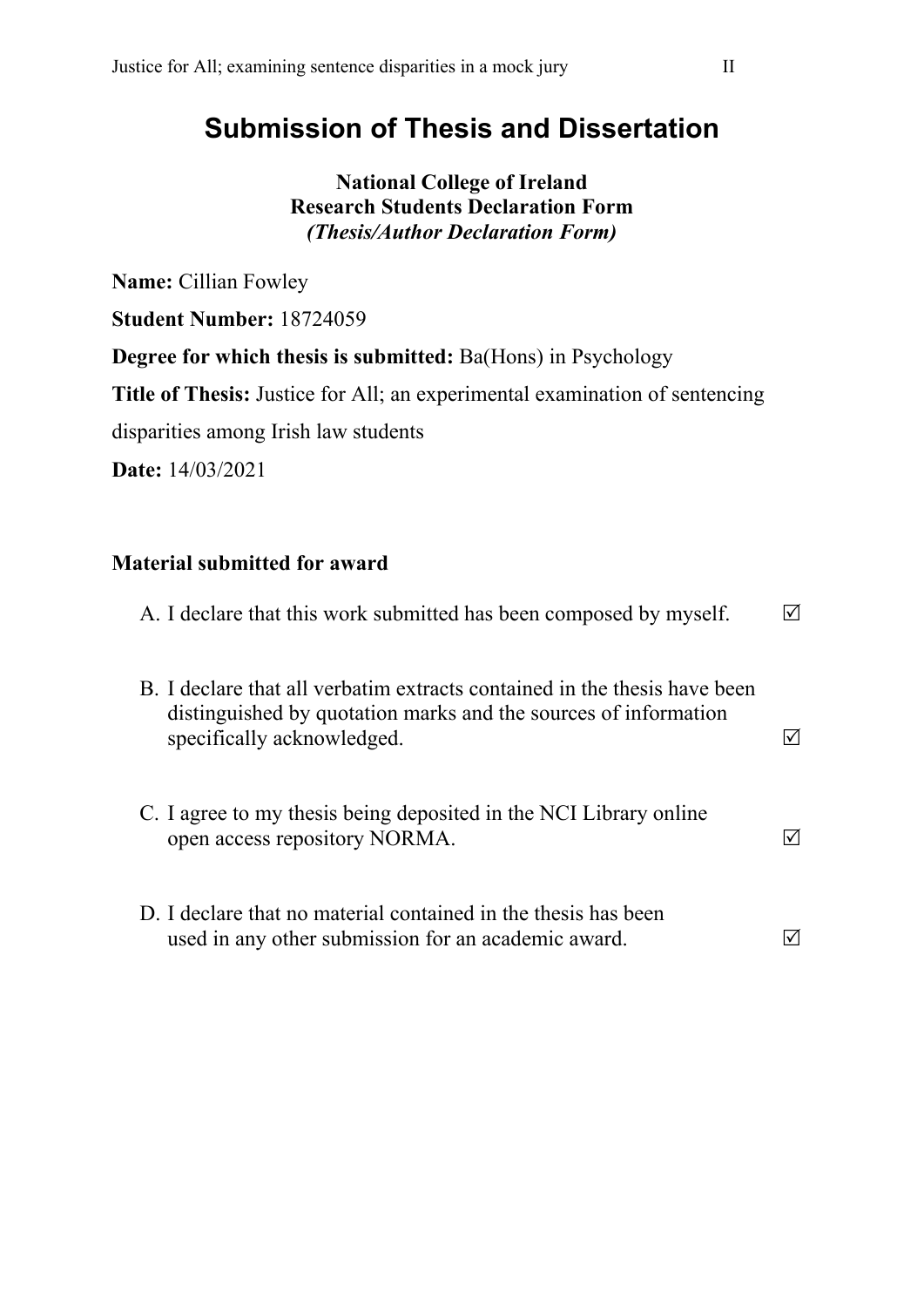### **Acknowledgements**

Firstly, I would like to thank the hard work of my supervisor Dr Fearghal O'Brien in helping me complete this thesis. Without his guidance over the course of this dissertation I doubt I would have been able to complete it. I would also like to thank my family for their support and finally, my partner for never failing to believe and support me, without her I would almost certainly not be pursuing a career in Psychology.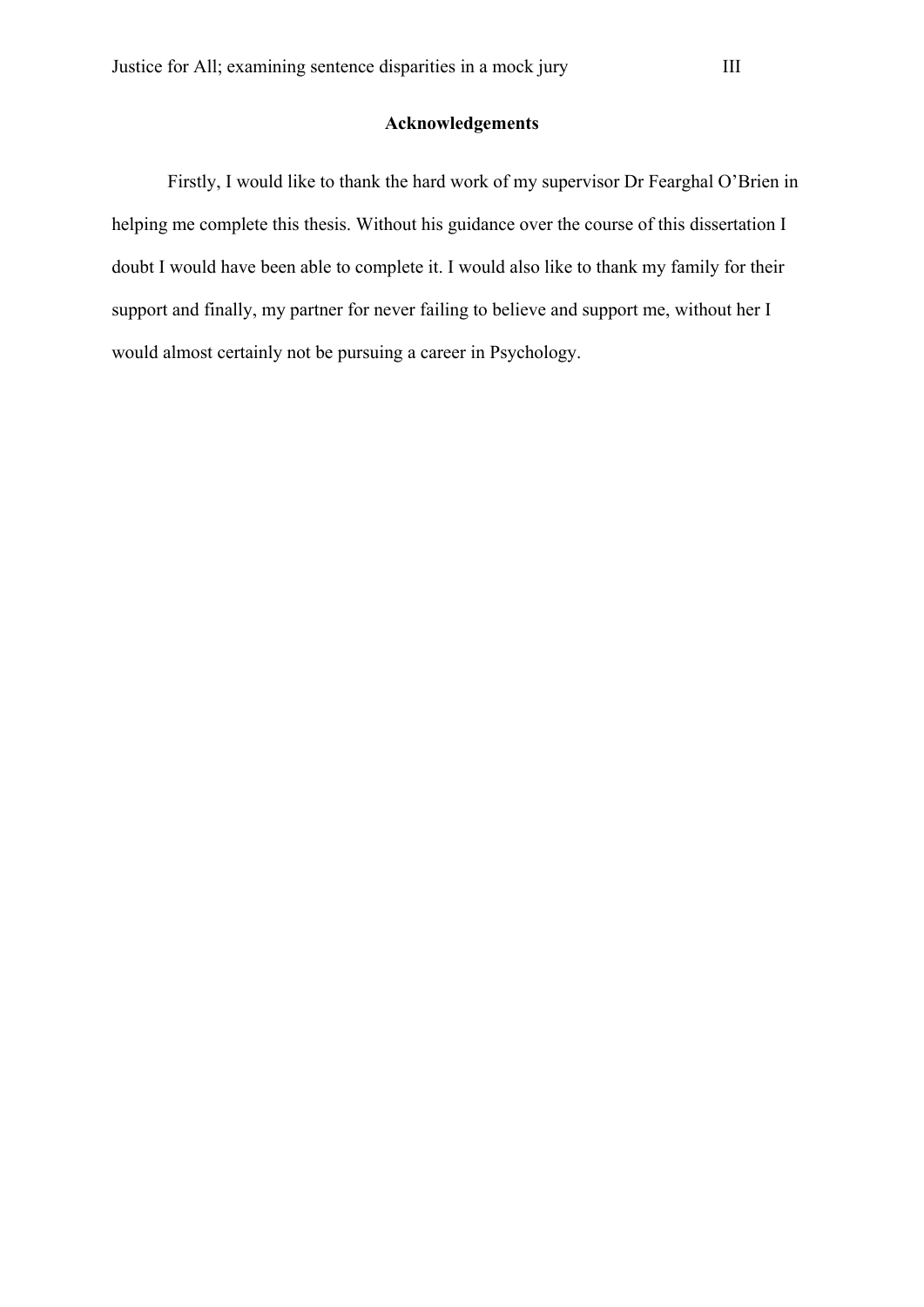| 9  |
|----|
| 11 |
|    |
|    |
| 14 |
| 17 |
| 18 |
|    |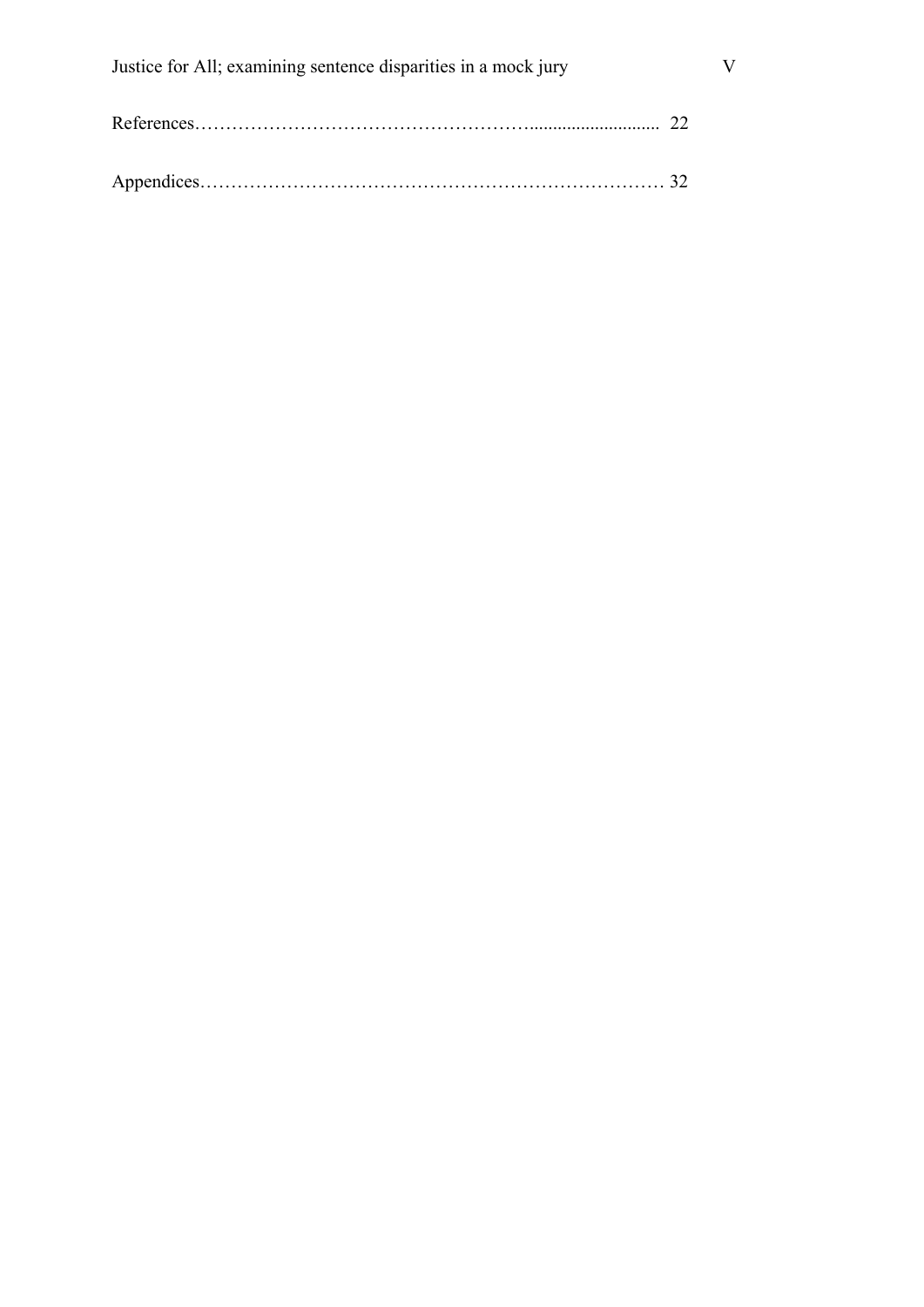#### **Abstract**

Sentencing disparities within judicial systems across the globe are present, with ethnic and racial minority status being posited as a significant predictor of harsher punishment within any legal system. The current study sought to examine the relationship between defendant ethnicity within an Irish context and sentence length within a simulated juror setting, while also exploring the effect that juror demographic characteristics could have on sentence length. Additionally, this study wishes to explore potential discriminatory sentencing biases against the Travelling community in a simulated setting. This paper also analyses the effect that gender, age and amount of legal education could have on sentence length. A total of 126 participants took part within the study, acting as simulated jurors in a fictional dangerous driving case. A two-way between groups ANOVA was conducted to explore the results of the study and found that defendant ethnicity was not a significant predictor of increased sentence length, as with age and legal education. Gender was a significant predictor, with female jurors being more lenient than male jurors in the African Origin test condition. Defendant ethnicity is not dismissed as a significant predictor of sentence length however, as outgroup biases were not satisfactorily measured; implications for future research and public policy are discussed.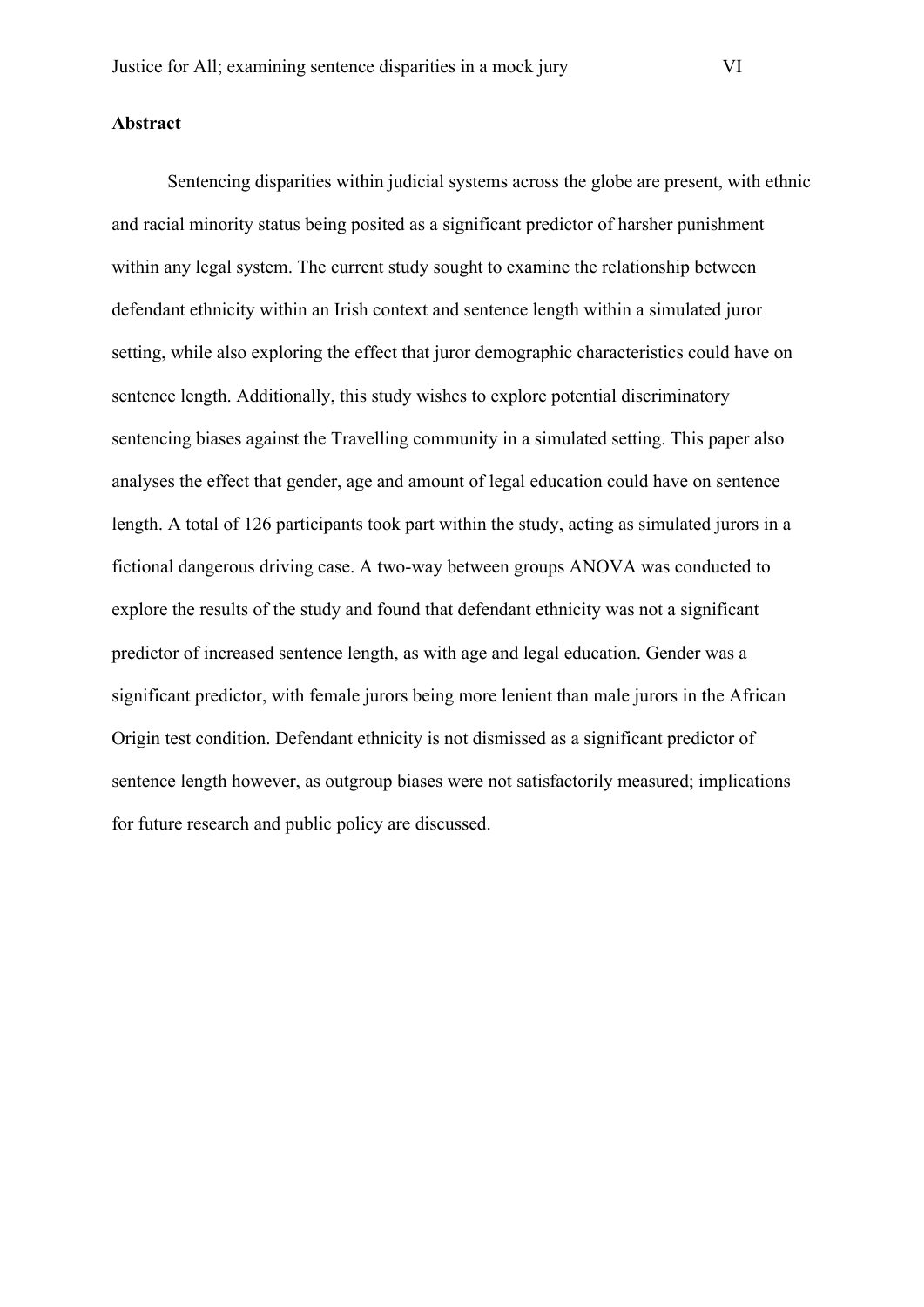#### **Over-representation of minorities in prison systems**

Globally, ethnic and racial minorities are consistently over represented in their respective prison systems, from Australian Aboriginal communities (Cunneen, 2006) to African Americans (Tonry, 1994). One potential explanation for this global phenomenon is the consistent relationship between poverty and minorities (Piazza, 2011) and the role poverty plays in criminal behaviour (Pare & Felson, 2014). While studies have shown that racial or ethnic minorities are significantly more likely to experience poverty, with 32% of African American children living in poverty compared to 11% of white children (Dreyer, 2020), poverty alone does not explain the raw disparity among minority groups and the majority when it comes to incarceration. Rehavi et al (2014) found that African Americans receive 10% longer sentences compared to comparable white detainees, and that the likelihood of a African American detainee facing a charge is 1.75 times higher than those of white detainees. This shows that there are other mechanisms at work other than mere economic equality. Couple this with the fact that ethnic minorities feel disproportionately persecuted in Britain (Clancy et al., 2001), The United States (Brunson, 2007) and China (Sun et al., 2013), it becomes clear then that biases must be playing a significant role in the interaction between judicial systems across the globe and ethnic minorities and may be the source of ethnic and racial overrepresentation in judicial systems worldwide.

#### **Implicit racial bias**

Bias is defined by seeing a group or subgroup of people as lesser than oneself. Bias is a relatively well known concept in modern society, especially with regards to specific subtypes of bias, such as homophobia, racism and xenophobia. Everyone, regardless of age or personality, would like to be seen as free from such biases. In spite of this, bias rears its head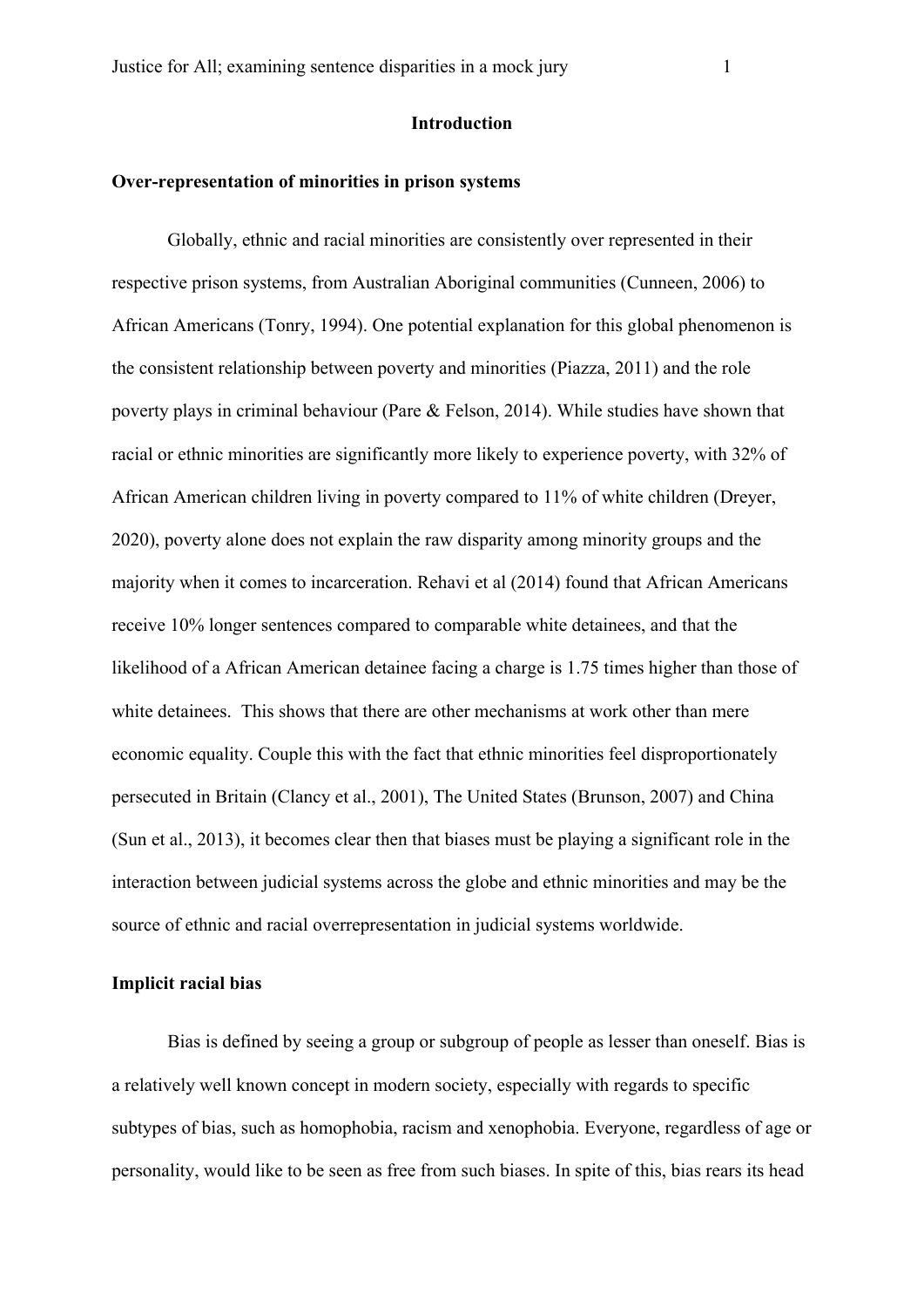in almost every aspect of modern society. It seems a contradiction then to strive for an equal society while also perpetuating inequality; however this contradiction is not due to bias itself, but due to implicit bias. While most of polite society openly accepts all no matter where they are from or whom they love, it is that internal contradiction between what we openly espouse and what we feel on a more instinctual level that gives rise to systemic oppression in an open society.

A popular way to measure Implicit bias, is through the Implicit Association Test (IAT) by comparing 2 target concepts with either a positive or negative attitude. Biases are measured through response speed, as congruent concepts and attitudes are faster than incongruent concepts and attitudes (Greenwald et al., 1998). Implicit biases can exist in the absence of explicit biases, as shown by Greenwald & Krieger (2006) wherein 20% of participants had no explicit outgroup bias yet 64% showed outgroup bias through the IAT. It is important to note that there are criticisms of the IAT; however critique of the IAT is largely focused on the interpretation and assumptions regarding research using the test (Blanton et al., 2007), not the measure itself. There are suggestions however that the IAT does not measure implicit attitudes in and of itself, however research suggest that the IAT is a valid method to assess the strength and direction of implicit prejudice and stereotypes (Gawronski, 2002).

Implicit bias in spite of its subconscious nature can have a tangible impact on our actions. Teachers have been shown to exhibit explicit bias in their dealings with African American Children in the United States (McIntosh et al., 2014). The causal relationship between implicit bias and more actionable biases is not certain, but it is likely to be a significant contributing factor to various disparities that exist in the American school system with regards to punishment (McCarthy & Hoge, 1987; Morris & Perry, 2016). Additionally, discrimination that could be due to implicit biases has been found among medical staff (Peterson et al., 2004), patients (Penner et al., 2009; Fitzgerald & Hurst, 2017) and among the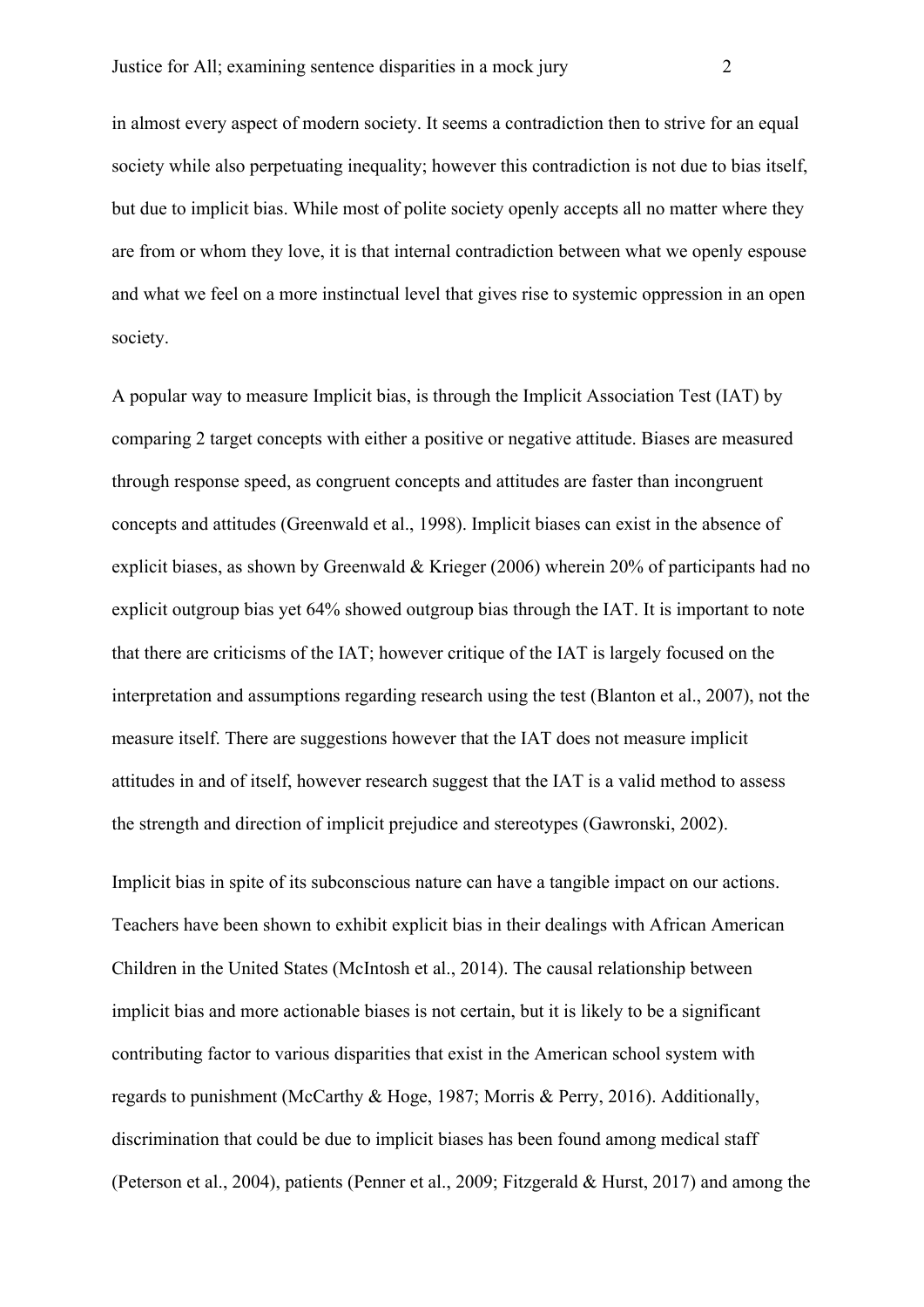American police force (Legewie, 2016; Stewart et al., 2009). Within an Irish context, antiimmigrant, racial and ethnic biases are prevalent (Lentin 2007; Hainsworth, 1998), especially against the Travelling community (Mac Laughlin, 1999; Mac Laughlin; 1998; Fanning, 2018).

#### **Bias within the Justice System**

Despite claims of a fair and impartial justice system, there is evidence to suggest that the American judicial system and the actors within it exhibit implicit racial and implicit ethnic bias (Smith & Levinson, 2011; Smith et al., 2014). Studies measuring discriminatory sentencing procedures on the basis of implicit bias have shown that offenders who belong to an outgroup, either along racial or ethnic lines, would be vulnerable to discriminatory sentencing severity (Kang et al., 2011; Peterson, 2017; Wu, 2016; Smith & Levinson, 2011). The role of sentencing discretion has a significant impact on the interplay between unconscious bias and explicit action as this discretion allows sentencing disparities between an in group and an outgroup to occur (Bushway & Piehl, 2001; Hart, 2004). This is shown in the tendency for judges of the same race as the offender to be more lenient with said offender as opposed to an offender of a different race (Chew & Kelley, 2012). In addition to bias within the judge, it has also been shown that juror race and defendant race can also have effects on how they deliberate (King, 1993; Maeder & Yamamoto, 2019). In a similar vein, defendant race plays a role in whether a defendant would be sentenced to death for a crime (Lynch & Haney, 2009). This discrimination is unfortunately a widespread phenomenon affecting racial, cultural and ethnic minorities across the globe (Jackson, 2014; Hook, 2009; McVeigh, 2008).

While it is suggested that implicit bias exists within the judicial system, as studies have examined and confirmed its presence (Levinson et al., 2017; Weinberg & Nielson, 2011),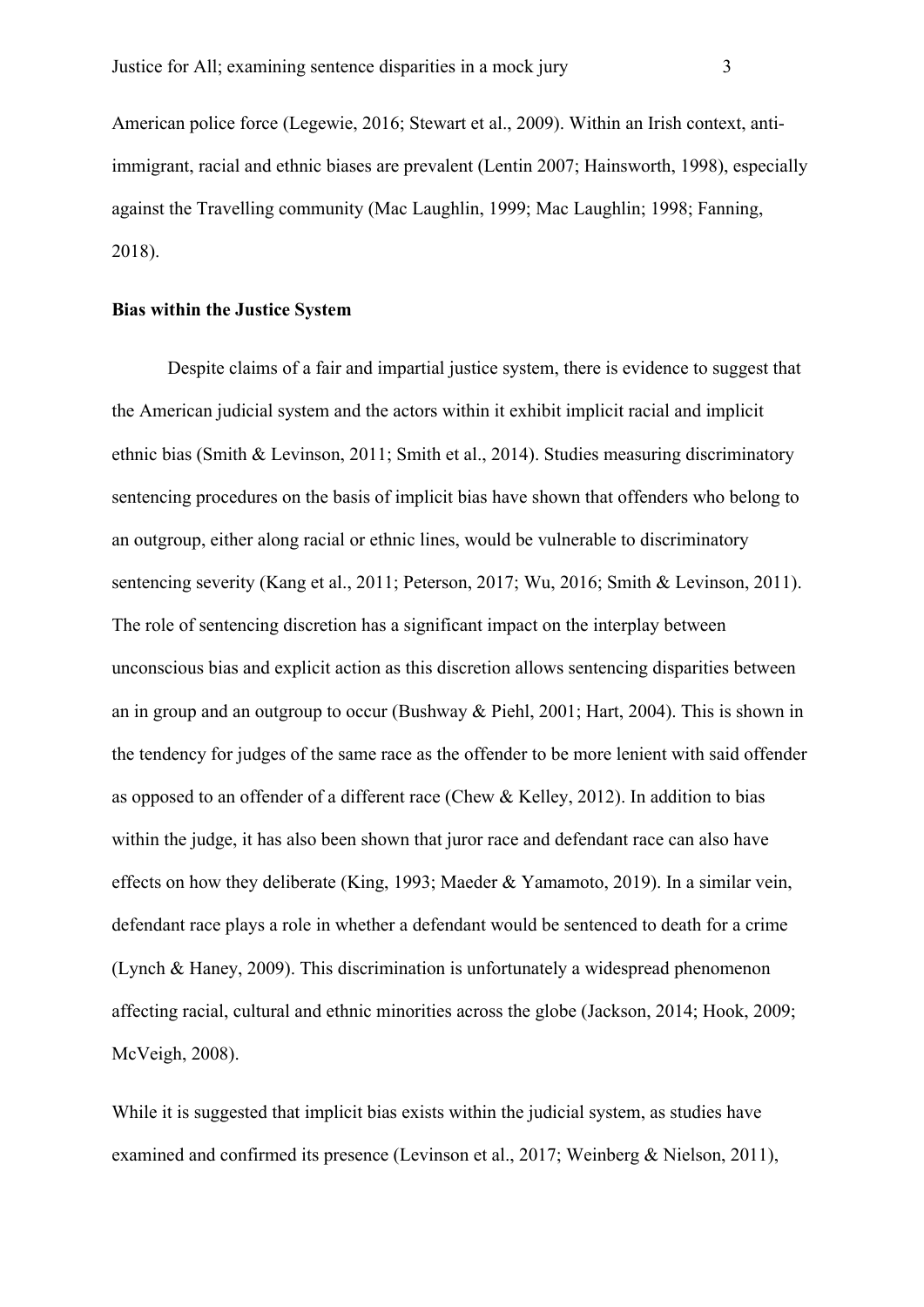there are other factors which may also play a role in judicial decision making (King, 1993). Marinescu (2011) found that judges were less likely to rule in favour of claimants who were suffering severe economic hardship. Similar findings were also found in the case of child custody cases (Neitz 2013). Another source of disparity within the judicial system is gender. Daly (1989) found that male judges were more likely to be lenient towards female defendants, and give them shorter sentences in comparison to their male counterparts. Bindler & Hjalmarsson (2020) points towards paternal attitudes towards women as a potential source for this difference. Additionally, the type of crime may create disparities between ethnic or racial groups (Munoz & Sapp, 2003), alongside criminal history (Franklin & Henry, 2020). While all of these factors play a significant role in sentencing disparities and discriminatory practices within a judicial system, race and ethnicity are the dominant characteristics that can predict sentencing disparities (Kovera, 2019). However, all of these factors play a role in an unfortunate phenomenon (Hunt, 2015). Racial and ethnic sentencing disparities could also be due to the concept of threat perception due to racial threat theory (Feldmeyer & Ulmer, 2011; Wang & Mears, 2010).

#### **Simulated Juror**

Attempts to manipulate and examine this phenomenon have largely utilised the simulated juror method. The simulated juror method presents a fictional or real case, complete with any information that a juror may need to make a decision, to a participant who acts as said juror while manipulating certain aspects of interest and measuring any disparities that may occur as a result of these manipulations. The simulated juror method is a valid test, however simulated juries are more likely to be lenient, and are prone to construct validity errors (Keller & Weiner, 2011). Landy and Aronson (1969) pioneered this simulated juror method in their study into how attractiveness affects juror leniency. A subsequent study performed by Gray & Ashmore (1976) expanded the subject of study to socioeconomic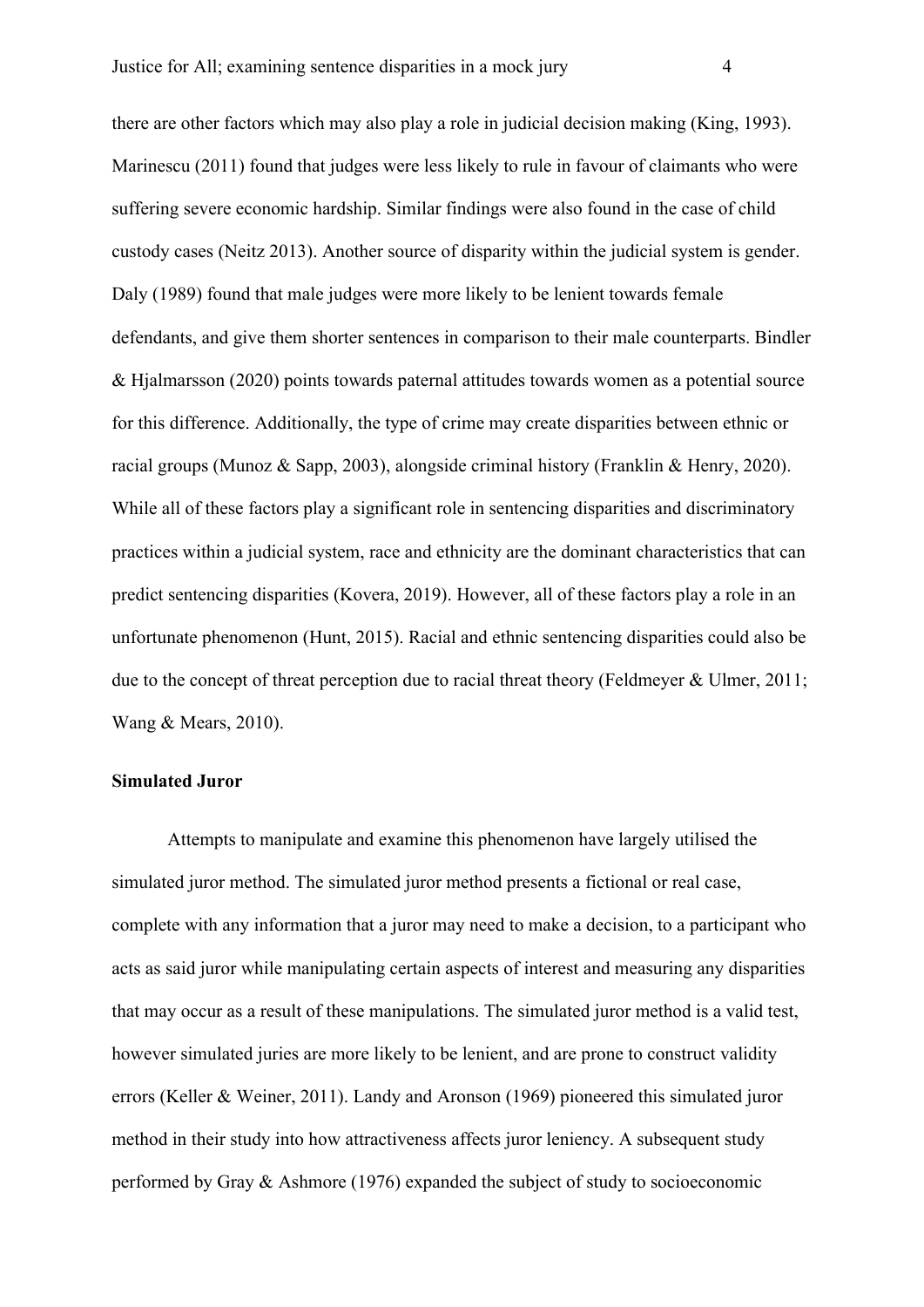factors, race and religion and they found that race and religion were significant sources of disparity. Religion has been shown to be a significant predictor in sentencing severity in a mock jury (Miller et al., 2011), but only if the religion of the defendant is different to the religion of the juror (Kerr et al., 1995). A much more significant predictor of sentencing disparity within a mock sentencing procedure is race. Within simulated sentencing procedures jurors consistently and repeatedly enforce harsher punishments on defendants who are of a different race to themselves (Gordon et al., 1988; Kemmelmeier, 2005; Ugwuegbu, 1979) which unfortunately reflects the real world experiences of ethnic minorities within the judiciary. The simulated juror method has been a matter of scrutiny, and due to its reflection of real world findings it can be viewed as a relatively accurate tool to measure sentencing disparities. However, it is not free from critique. Weitenj & Diamond (1979) examined potential shortcomings of the simulated juror technique and found that, while it can be a useful tool to examine discriminatory sentencing practices, it does not offer an explanation for these discriminatory sentencing procedures. Another concern regarding simulated juror studies is their use of student populations instead of nonstudent populations. In spite of this, a meta-analysis performed by Bornstein et al (2017) showed that variance between student and non-student simulated juror studies was negligible.

Separate and independent from racial implicit bias and its role in potential sentencing discrimination, there are numerous other factors that may influence the severity of a sentence given by a juror. Higgins et al (2007) show that juror age may play a role in the surety of a verdict given in a simulated sentencing procedure, however this finding may be due to differences in sentence type given by older jurors in comparison to younger jurors (Mossiere & Dalby, 2008). Additionally, juror gender is a significant predictor of sentence length with males being more likely to give longer sentences over females, irrespective of defendant gender (Duke & Desforges, 2007).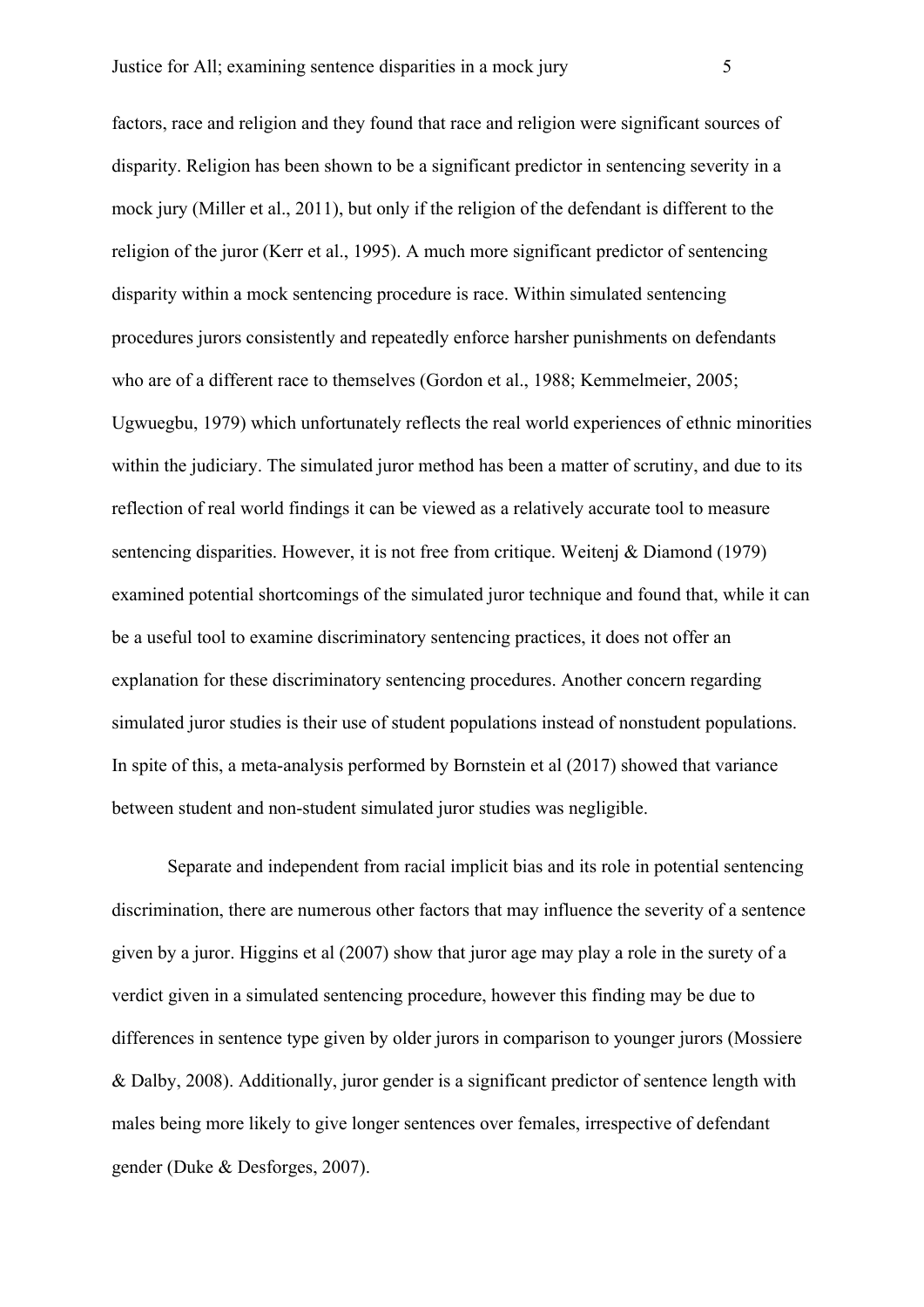#### **The Current Study**

The current literature regarding the topic of sentencing disparity along racial and ethnic lines is undeniably extensive, yet relatively little research has been conducted outside of the United States. There are grounds to believe that implicit racial bias is a cross-cultural phenomenon (Smith-McLallen et al., 2006), alongside an endemic bias against ethnic minorities (Weldon, 2006). As these two concepts are likely to be factors within discriminatory sentencing practices and procedures against racial and ethnic minorities, this presents the possibility that these discriminatory sentencing practices could be occurring within Ireland. As of now, there is a significant gap in the literature surrounding the topic of discriminatory sentencing practices against racial and ethnic minorities within an Irish context. There is however evidence that these practices do exist. Non-Irish nationals are statistically overrepresented in the Irish prison system based off of data provided by the Irish Prison Service (Brandon & O'Connell, 2018) alongside a similar overrepresentation of the Irish Traveller ethnic group (Mac Gabhann, 2011). In addition to this, the Irish judicial system in particular allows an exceptionally broad and diverse range of sentences for a given crime (Maguire, 2010). It is possible that sentencing discretion and implicit racial and ethnic biases within sentencing procedures could be creating and perpetuating these overrepresentations. Additionally, the Travelling community as a cultural and ethnic minority within Ireland is subject to higher levels of poverty, discrimination and lower life expectancies according to the Irish Central Statistics Office. The current study aims to explore this relationship through utilising the simulated juror method and examining sentencing disparities between three specific test conditions. Each test condition will contain a defendant from one of three ethnic backgrounds. These ethnic backgrounds will be a non-Traveller Irish national, an Irish Traveller and an African origin non-Irish national. The simulated juror will be allowed a large margin of discretion, so as to replicate a real judge and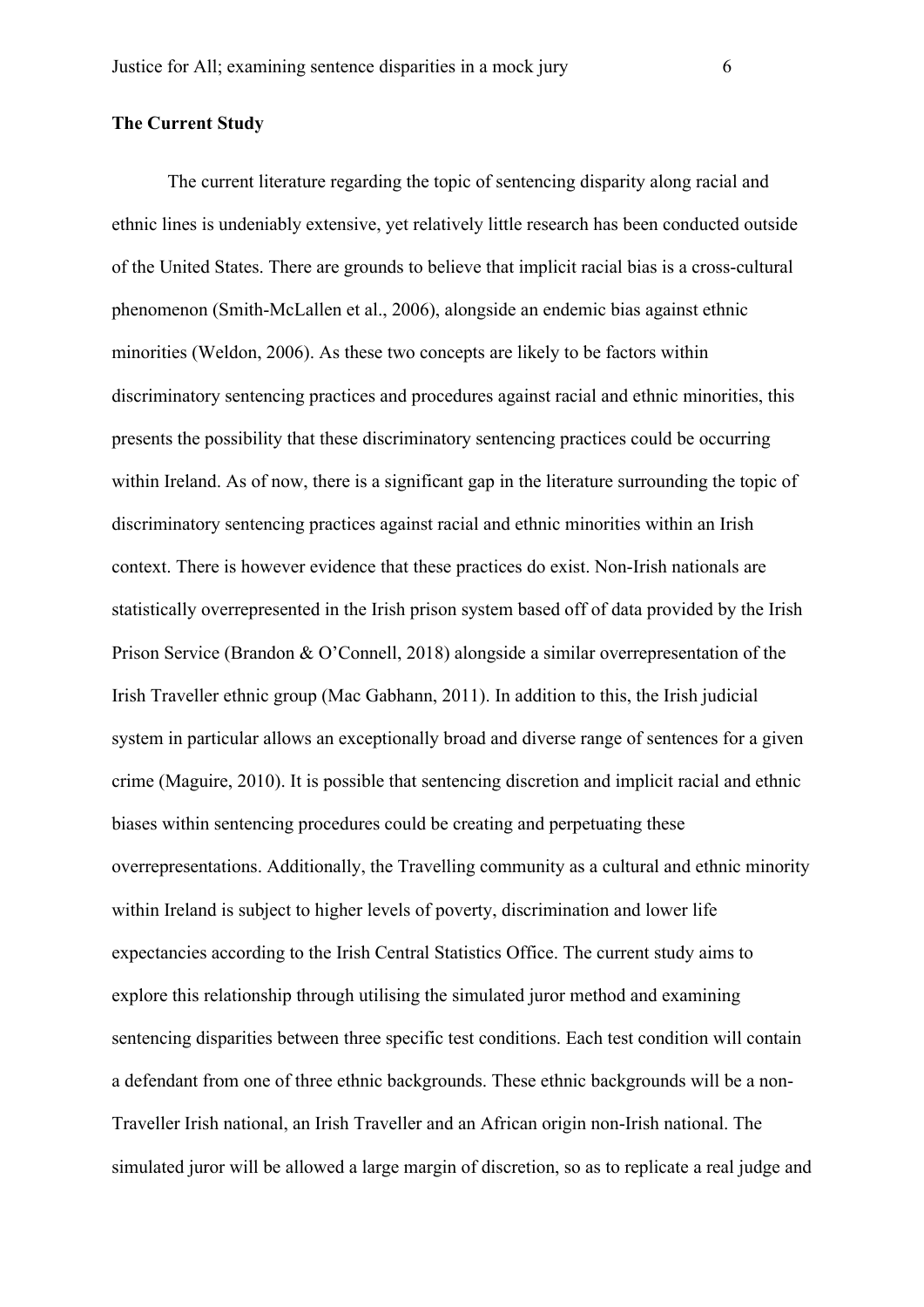any disparities between each of the three test conditions, or lack thereof will be examined. This study will help to address the significant gap in literature surrounding the potential for sentencing disparities in an Irish context and bring prior extensive research conducted in the United States to an entirely different and novel cultural context, and allow us to examine any potential biases that the Travelling community may experience in the Irish criminal justice system. Additionally, this study will examine the interactive effects that juror characteristics, be that age, gender or legal education will have on sentence lengths between each of the defendant ethnicities.

*Hypothesis 1:* Defendant ethnicity will have a significant effect on sentence length. *Hypothesis 2:* Juror gender will have a significant effect on sentence length. *Hypothesis 3:* Juror legal education will have no significant effect on sentence length. *Hypothesis 4:* Juror age will have no significant effect on sentence length

#### **Methods**

#### **Participants**

The research sample consisted of 126 participants. Participants were recruited through a hybrid voluntary response sampling method and purposive sampling method. Participants were recruited via social media, such as Facebook groups for various Irish Universities. Additionally, participants who have experience with law were recruited through various Irish University's law specific social media, as well as through direct contact with the Irish law society. This hybrid approach ensures that participants would have a wide range of verdicts,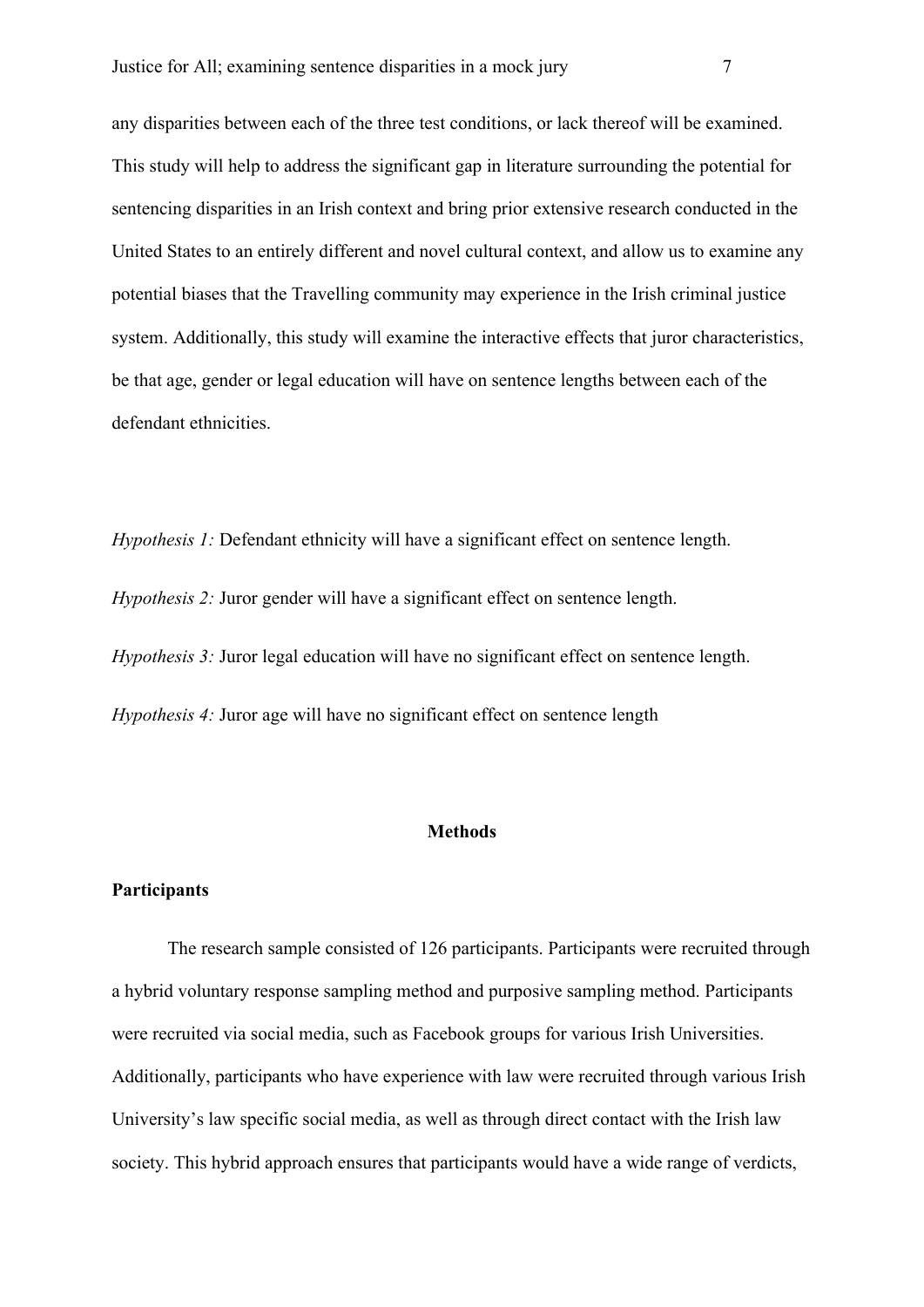and appropriate data analysis could be conducted. In line with appropriate ethical considerations, participants were required to be 18 years or older in order to participate. They were also required to provide informed consent prior to submitting the questionnaire. Due to the deception that was employed, additional efforts were included in order to ensure informed consent, such as a detailed debriefing sheet. Demographic information was collected, however it was limited to age, gender and level of legal education. This demographic information would allow a deep analysis between the interactions between these variables and sentencing length. No identifying information was collected over the course of the study, so as to ensure compliance with GDPR guidelines. Within the study there were 59 males  $(46.8\%)$ , 65 females  $(51.6\%)$  and two participants who identify as other  $(1.6\%)$ .

#### **Materials**

The study was formulated within Google Forms, an online survey builder. Within the questionnaire, demographic questions were administered at the beginning of the questionnaire. Participants were required to give their age (in years), their gender (male, female or other) and their level of legal education (currently studying law or a law related field, obtained a qualification in law or a law related field or neither of the above). After this the participant would then choose between three options, either question a, question b, or question c. This would determine what case vignette the participant was assigned.

**Sentence Length** is the primary scale used within this study, and serves as the basis of the research question. The procedure and scale itself is an adapted version of the sentencing procedure utilised by Abwender & Hough (2001) and Friend & Vinson (1974). Participants are presented with a simple scale which spans between the maximum punishment for a given crime, and the minimum punishment for the same crime. The scale in use for this particular study is adapted and calibrated for Irish law and is a 6 point scale wherein each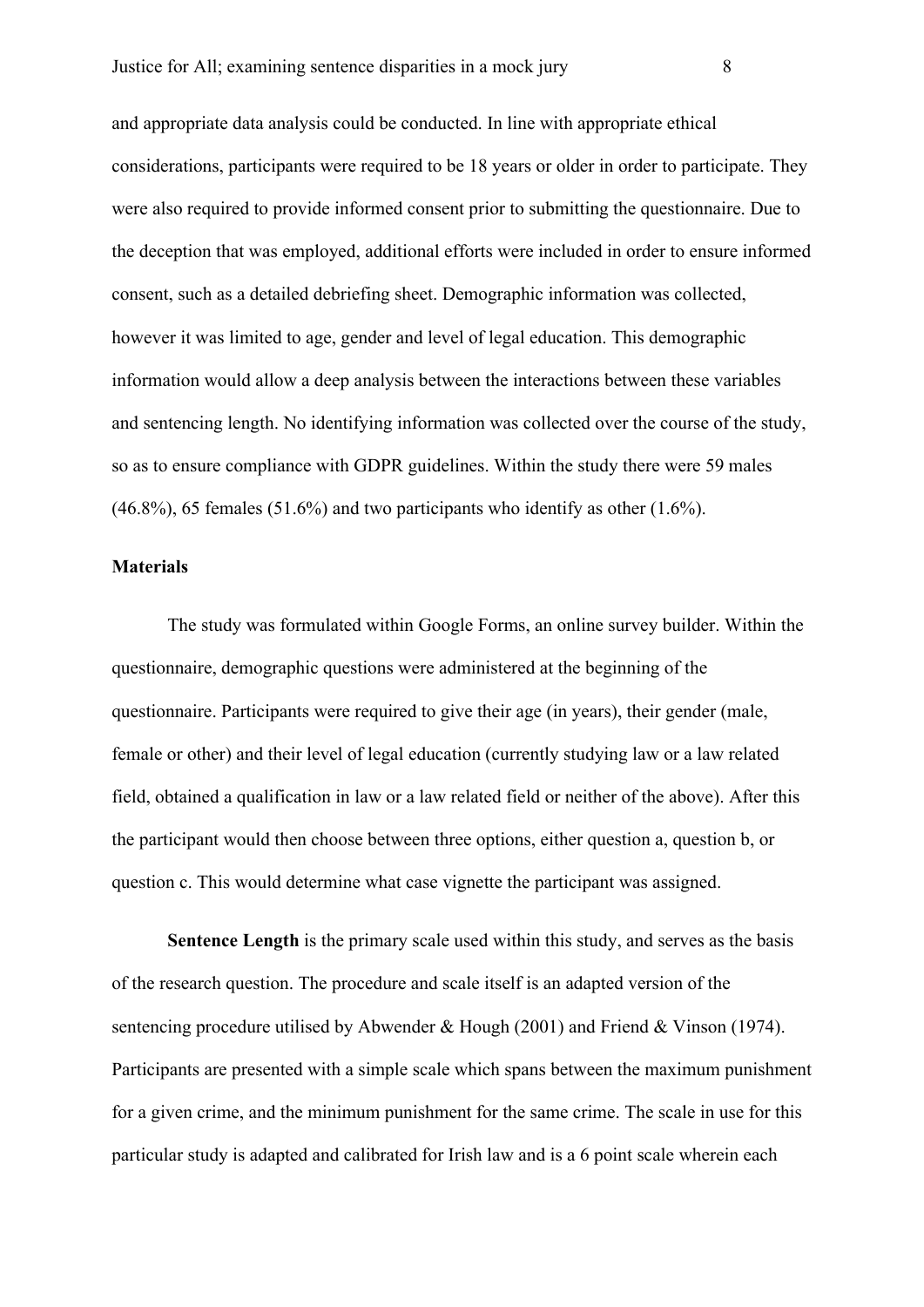ascending number is an additional month of imprisonment. Additionally, due to the minimum punishment being a monetary fine, 0 months was given as the minimum.

#### **Procedure**

All data was gathered through online interaction through various methods, ranging from social media groups to law societies. All data was gathered using an anonymous questionnaire which was distributed by the researcher via Google link. Should the participant decide to participate in the questionnaire they could freely open the link and be greeted with an information sheet. This information sheet provided instructions and important details regarding the study, including that the participant would be asked to do, what the study was examining, how long the study would take as well as alerting the participant to how their data would be anonymous and warning them of potentially upsetting content within the study. The stated purpose of the study is left deliberately vague, that being that the purpose of the study is to examine a simulated sentencing procedure. This deception is necessary, and will be explained to the participant in detail within the debriefing sheet. The information sheet also listed exclusion criteria, such as those who are over the age of 85, suffering from a serious diagnosed mental illness or people who are currently in receipt of voluntary or emergency state aid. The participant would then have to check a box that they read and understood the above information, that they were over the age of 18 and that they consent to participation in the study. See Appendix A

The participant would then have to give some basic, non-identifying demographic information. This information was restricted to gender (separated into male, female and other for ease of analysis), age given in years, and level of legal education (either currently studying law, obtained a law qualification, or neither). See Appendix B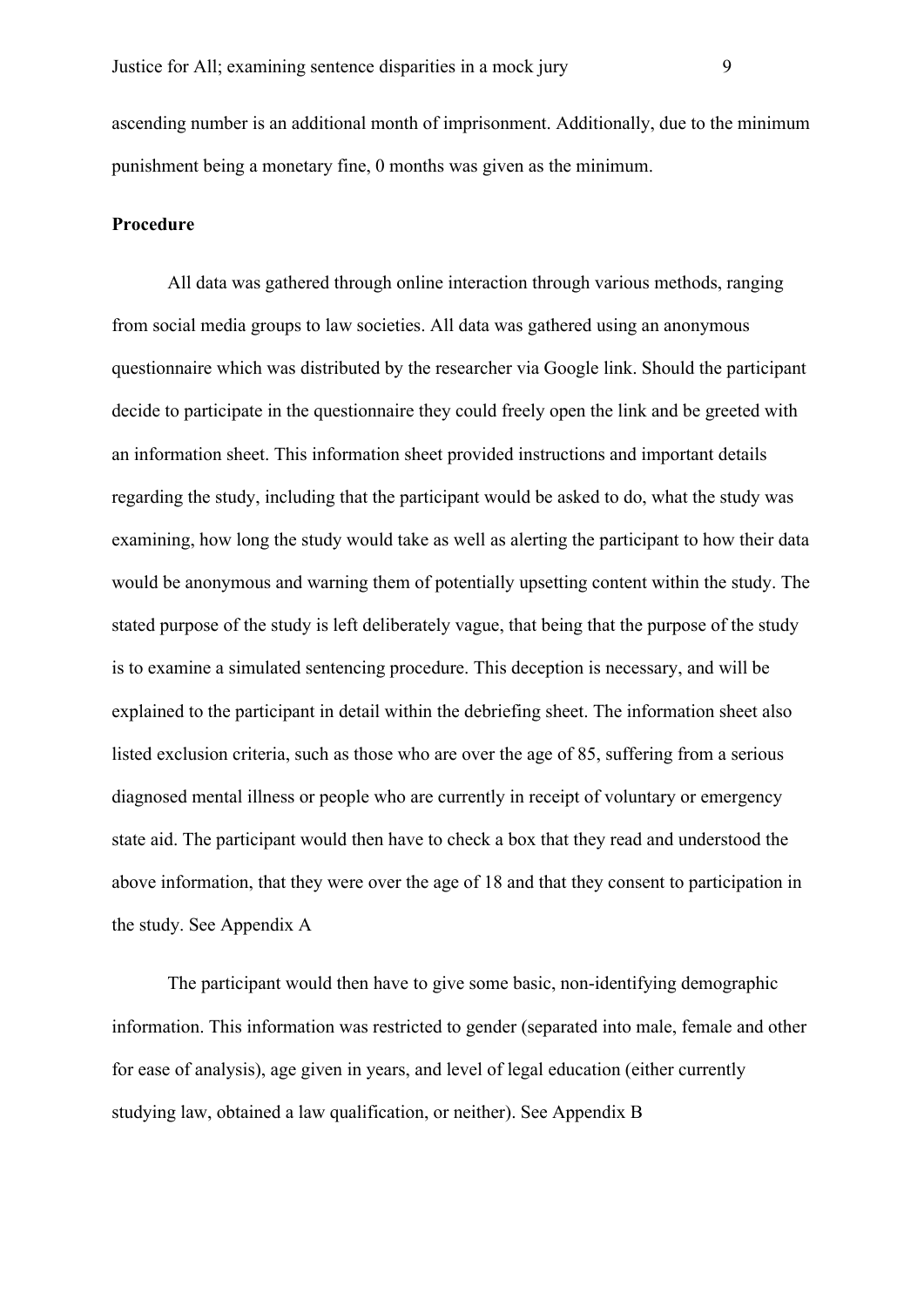After the demographic questionnaire was completed, the participant is asked to select between three case vignettes; A, B or C. Independent of their selection, the participant is then presented with a case vignette describing a dangerous driving incident adapted from Abwender & Hough (2001). In the vignette a short fictional story of John Smith, convicted for dangerous driving and the events that led to that conviction. Within the vignette, John Smith's story was consistent across all three options, that being that he was driving home from a Christmas party and was stopped by a garda. John was tested for alcohol and tested over the legal limit by a slight margin, and the garda on compassionate grounds declined to arrest the offender for driving under the influence and arranged a taxi to take him home. The offender then attempts to drive away, and over the course of the ensuing pursuit collided with a pedestrian causing serious injury. Additional information was also given about the offender, such as his lack of previous criminal record. The participant would then, based on the vignette offered to them, choose an appropriate punishment for the offender, based off of Irish criminal law. This sentence was given on a 7 point scale ranging from a fine of 5000 euro, being the lowest punishment and 6 months of imprisonment being the highest.

The details of the case vignette and levels of punishment were constant across vignettes A, B and C, however the ethnicity of the offender was different. In case vignette A, the participant is described as a man originally from Kildare, in vignette B the offender is described as someone who belongs to the Traveller community, and finally in vignette C, the offender is an individual of African Origin, originally from Kenya. See Appendix C.

After selecting a sentence, the participant could then submit their response. Should they choose to do so, they would be met with a debriefing sheet which contains important information. This debriefing sheet highlights the deception that occurred over the course of the study, that being the withholding of the true purpose of the study, why this deception was necessary and finally the true objective of the study. The participant is also informed that they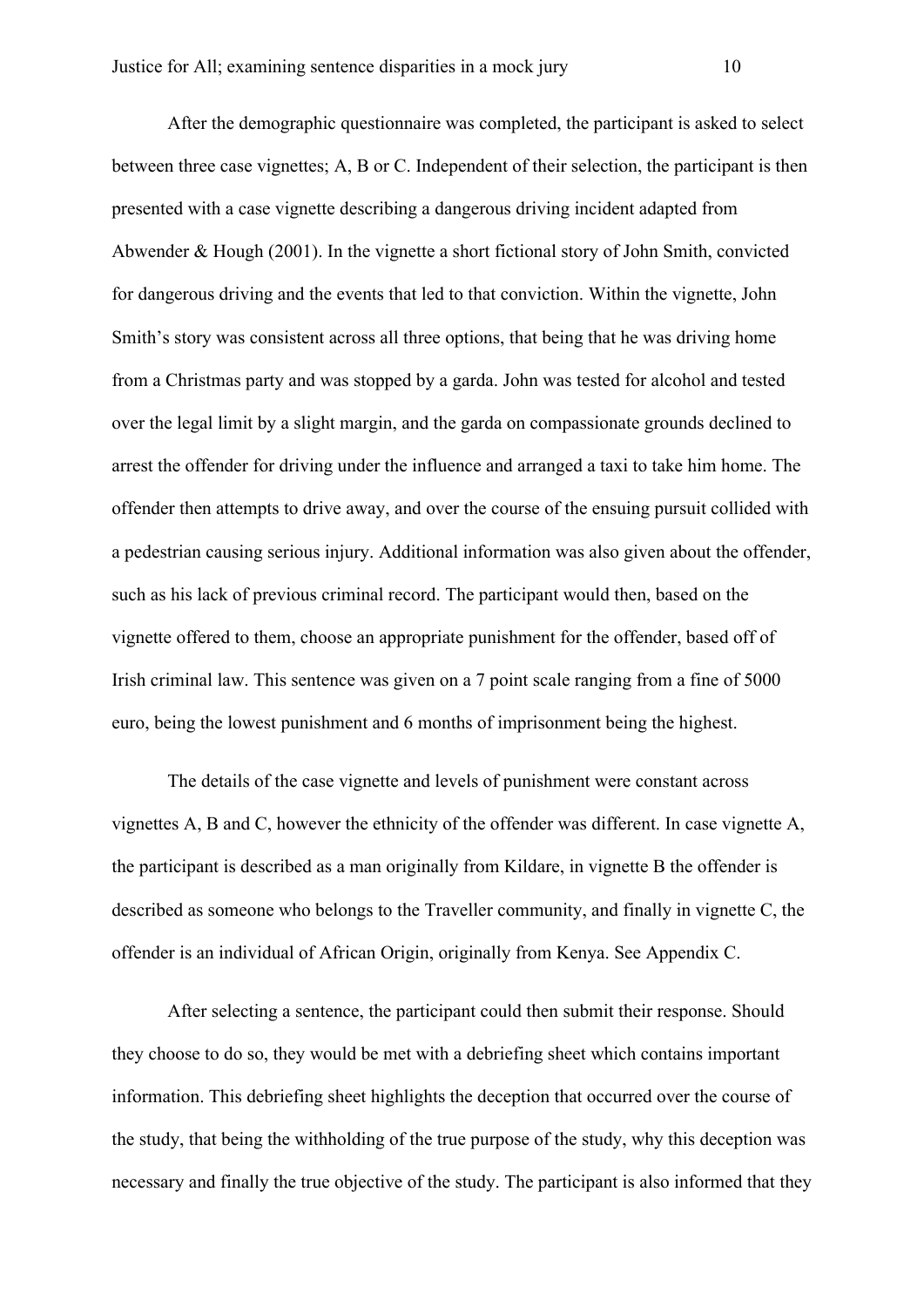cannot retract their responses at this point, however they are given the researchers email address in order for any questions to be answered. Additionally, advice to visit Mental Health Ireland's website is given should they suffer any distress over the course of the study. See Appendix D for the full debriefing sheet.

#### **Results**

#### **Descriptive Statistics**

Basic descriptive statistics were performed. Frequency analyses were conducted for gender and level of legal education. Total sample size of the study was 126. The sample consisted of 59 males (47.6%) and 65 females (52.4%). 74 participants have no experience in law or a law related study (58.1%), 52 participants are currently studying law (41.9%) and no participants have a qualification in law, or a law related field. Frequency analyses was conducted for offender identity chosen, and is reported in table 1 Descriptive analyses were conducted for age and sentence length variables, presented in table 2. Preliminary analyses were performed on the continuous variables within the data set. Results indicate that all continuous variables follow the assumption of normality and were normally distributed. Histograms are presented in Appendix E.

Offender Identity Frequency Percentage Non-Traveller Irish 34 27.4 Traveller 54 43.5 African Origin 36 29

**Table 1:** *Frequency statistics for offender identity, N =124*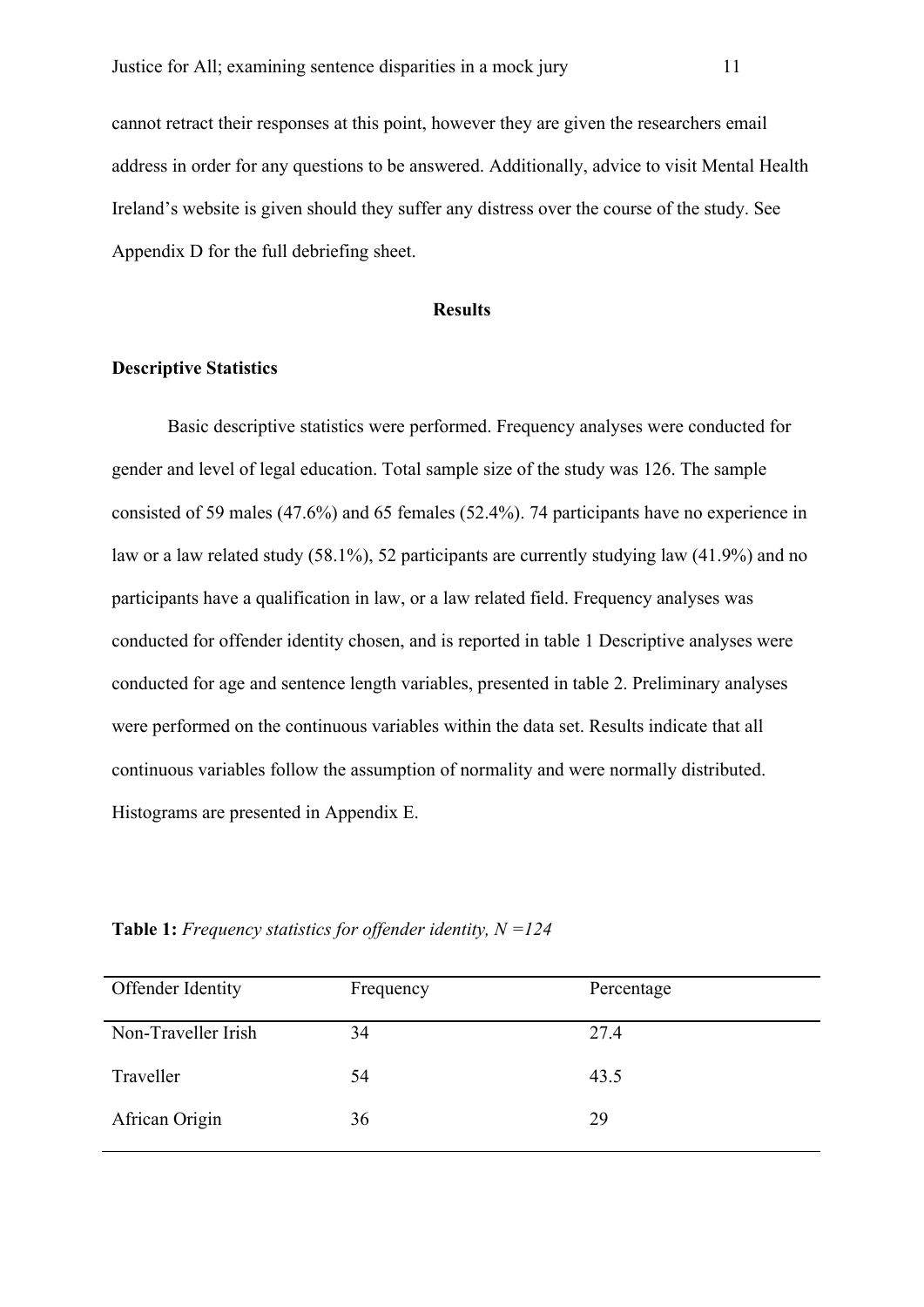|     | Mean $(95\% \text{ CI})$            | Median | <b>SD</b> | Range |
|-----|-------------------------------------|--------|-----------|-------|
| Age | 22.92 (21.58,                       | 20     | 7.56      | 42    |
|     | 24.26)                              |        |           |       |
|     | Sentence Length 4.08 (3.65, 4.51) 6 |        | 2.4       |       |

**Table 2:** *Descriptive statistics for age and sentence length, N = 124*

#### **Inferential statistics**

Preliminary analyses were conducted to ensure no violation of the assumptions of normality, linearity and homoscedasticity. All data was normally distributed, thus parametric analyses were possible.

A two-way between groups ANOVA was conducted to explore the impact of gender, amount of legal education and defendant ethnicity on sentence lengths controlled for age. Participants were divided into groups depending on defendant ethnicity (Non-Traveller Irish, Traveller, African Origin) and amount of legal education (none, currently studying, degree and above). Age groups were not created.

The Interaction effect between amount of legal education and gender was not significant (*F* (1, 123) = 2.59,  $p = .110$ ,  $\eta^2 = .02$ ). There was no significant interaction effect between amount of legal education and defendant ethnicity (*F* (2, 123) = 2.14,  $p = .122$ ,  $n^2 =$ .04. There was a statistically significant main effect for age (F (1, 123) = 4.83,  $p = .03$ ,  $\eta^2$  = .04. There was no statistically significant main effect for amount of legal education (*F* (1, 123) = 1.91,  $p = .17$ ,  $\eta^2 = .02$ ) and defendant ethnicity (*F* (2, 123) = .34,  $p = .713$ ,  $\eta^2 = .01$ ) respectively. There was a significant interaction effect between gender and defendant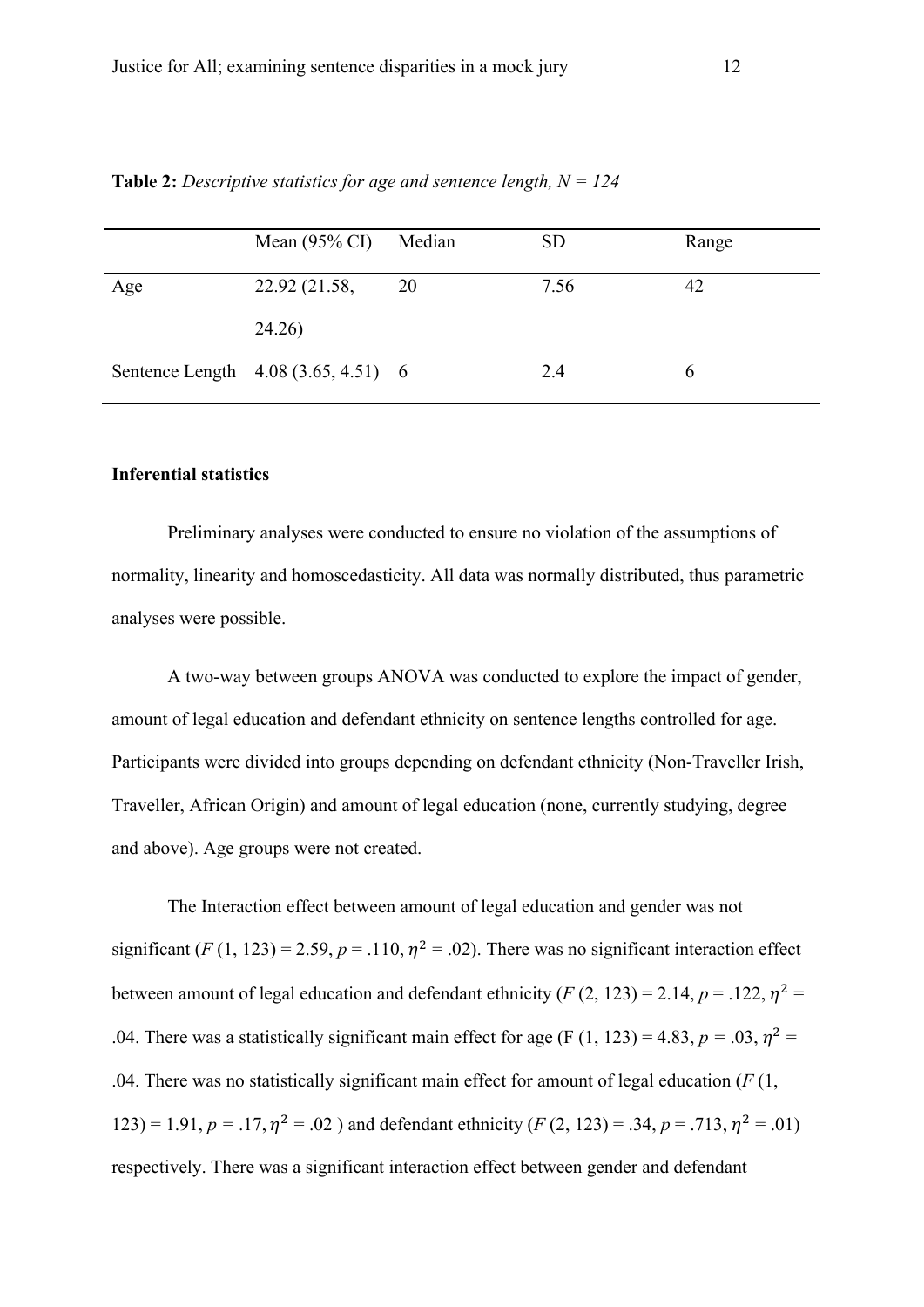ethnicity (*F* (2, 123) = 4.49,  $p = .013$ ,  $\eta^2 = .08$ ). This interaction effect was examined through splitting the data set by defendant ethnicity. A two-war between groups ANOVA was conducted to explore the effect that gender had on sentence length within each defendant condition. Corrected model is given for age, gender and amount of legal education. See table 3. Histogram showing the direction of the relationship between gender, defendant ethnicity and sentence length is given in Appendix E.

| Predictor                      | Sum of  | df             | Mean   | $\overline{F}$ | $\boldsymbol{p}$ | $\eta^2$  |
|--------------------------------|---------|----------------|--------|----------------|------------------|-----------|
|                                | Squares |                | Square |                |                  |           |
| Non-Traveller*Corrected Model  | 59.25   | $\overline{4}$ | 14.81  | 3.14           | .029             | $\cdot$ 3 |
| Non-Traveller*Gender           | 9.9     | 1              | 9.9    | 2.12           | .156             | .07       |
| Traveller*Corrected Model      | 31.23   | $\overline{4}$ | 7.81   | 1.49           | .222             | .11       |
| Traveller*Gender               | 5.62    | 1              | 5.62   | 1.1            | .307             | .02       |
| African Origin*Corrected Model | 56.17   | $\overline{4}$ | 14     | 2.6            | .055             | .25       |
| African Origin*Gender          | 43.2    | 1              | 43.2   | 8              | .008             | .21       |

**Table 3:** *Fixed effects ANOVA result using sentence length as the criterion*

The relationship between age and sentence length was examined through a bivariate correlation analysis. There was a weak positive correlation between age and sentence length  $(r = .15$  [95% CI = .02, .26],  $n = 123$ ) however, unlike within the previous two-way between groups ANOVA analysis, it did not reach statistical significance (*p* = .091). The results of the bivariate correlation analysis indicate that age and sentence length share approximately 2.25% of the variance in common. Results indicate that age is not a significant factor in sentence length however age is positively correlated with increased sentence length.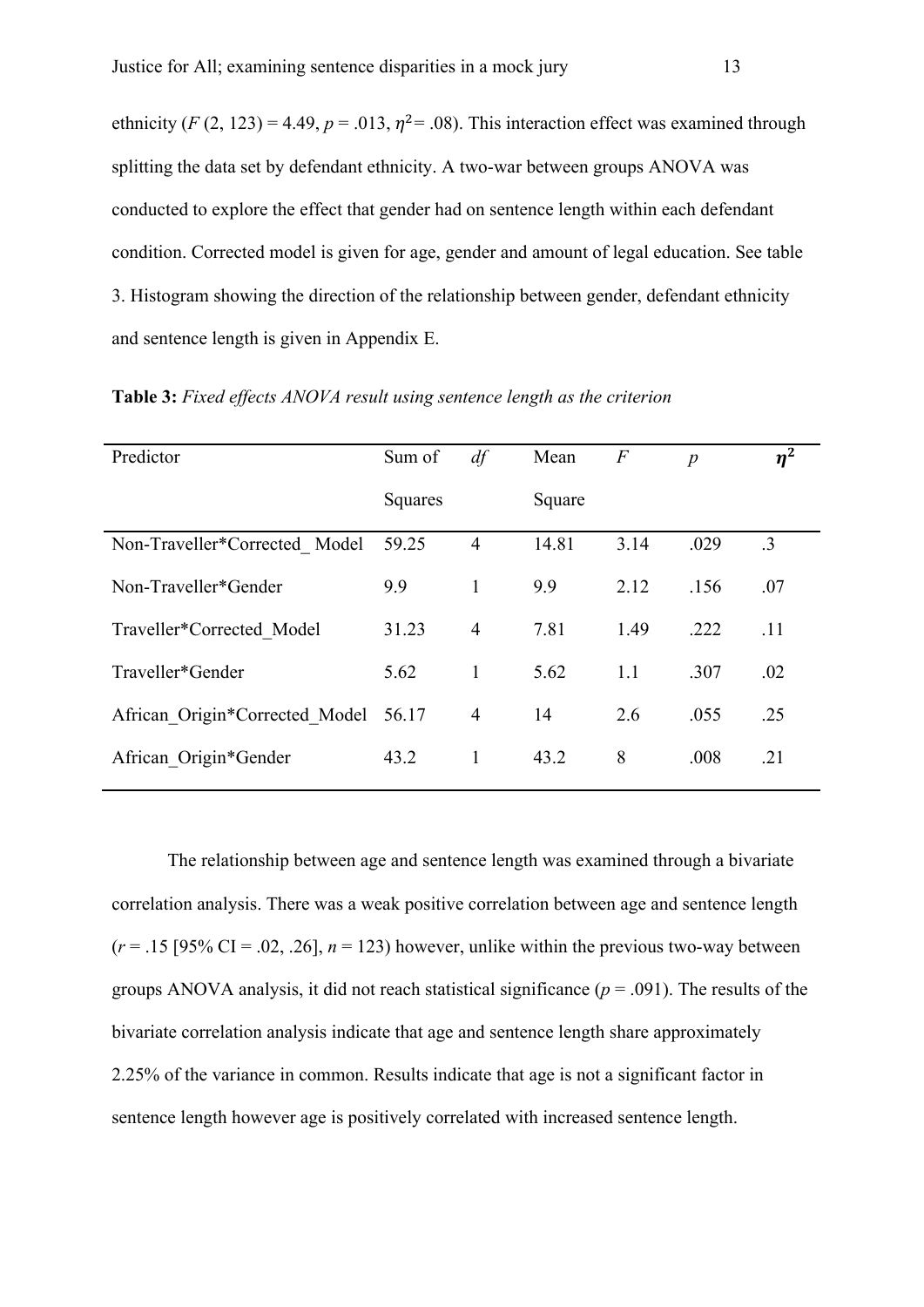#### **Discussion**

The current study aimed to explore the association between defendant ethnicity and sentence length through a simulated juror setting within a novel Irish context, with secondary variables such as gender, amount of legal education and age and their interaction with sentence length also being examined. This study brings previous research to a unique Irish cultural context, and sought to show that, in a simulated sentencing procedure, variables outside of the control of the defendant can affect the severity and length of their sentence. As of publication, the current study is the first of its kind within Ireland.

The primary hypothesis of the study, that being that defendant ethnicity would have a significant impact on the length of sentence given was not supported. There was no statistically significant effect between defendant ethnicity (Non-Traveller Irish, Traveller and African Origin) and sentence length. Amount of legal education was not a statistically significant predictor of sentencing length, but did have a small effect size on sentence length was observed. Juror age was a significant predictor of sentencing length, however upon further analysis, the statistical significance of the relationship deteriorated and age was only weakly positively correlated with sentence length. Juror gender and defendant ethnicity had a significant interaction effect on sentencing severity and further analysis indicates that female jurors are statistically more likely to give lower sentences to the African Origin test condition. No other statistically significant relationships were observed.

The main purpose of the study was to examine the effect that defendant ethnicity would have on sentence length. This relationship within this study was non-significant, which would seemingly go against previous research examining the relationship between defendant ethnicity and sentencing severity (Steffensmeier & Demuth, 2000; Holmes et al., 1993). However this is not necessarily the case. While the current study did not find any significant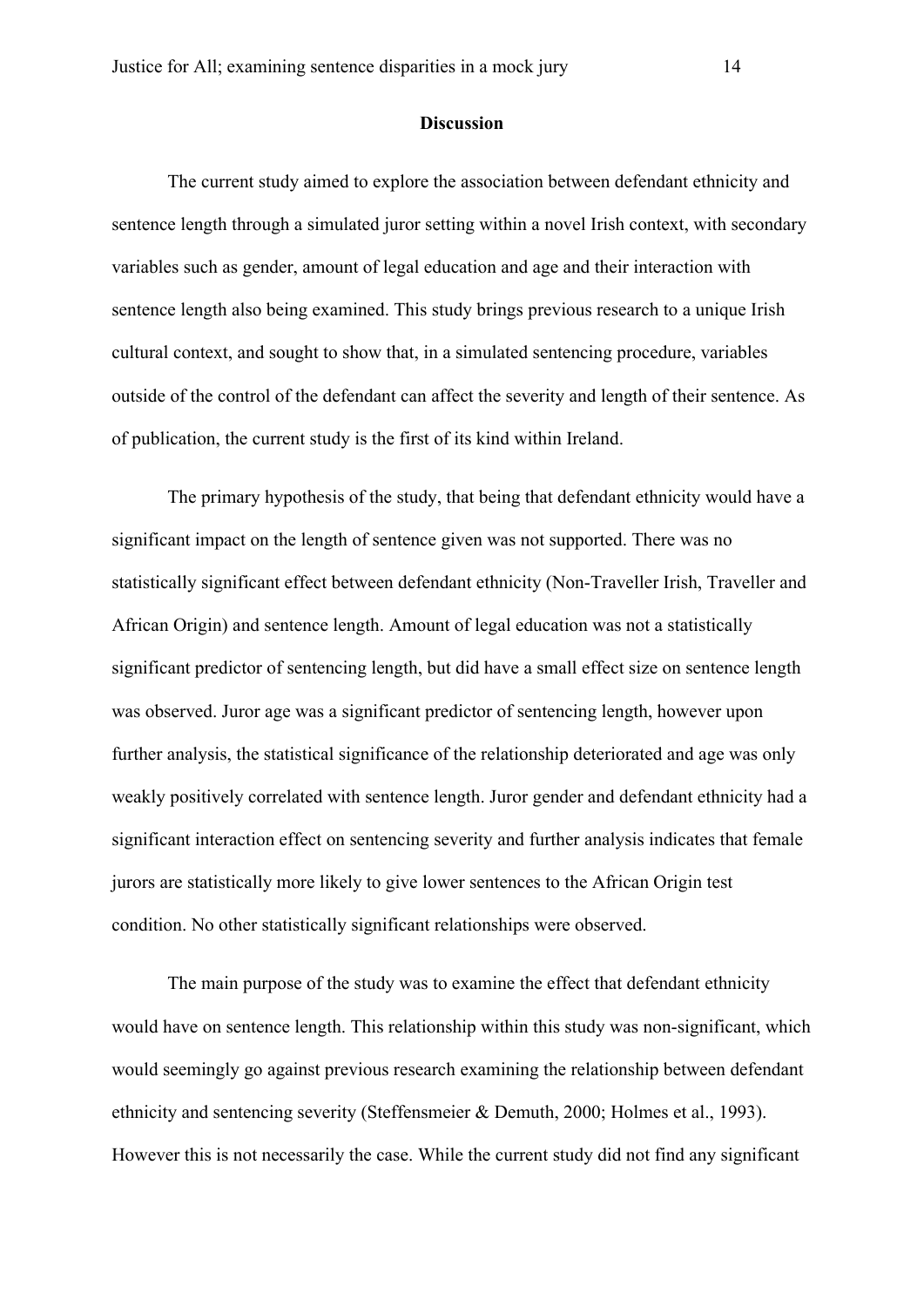effect of defendant ethnicity on sentence severity, it is important to note the differences between the current study and previous research that may be the source of this incongruence. First of these differences is the obvious change in the social context. Racial/ Ethnic diversity within the wider social context plays an interactive role within sentencing disparities (Ulmer & Johnson, 2004) and this wider social context is radically different within an Irish context than within an American context. Feldmeyer & Ulmer (2011) examine the specific relationship between sentencing severity against a minority and the proportion said minority accounts for within the wider population, that being proportion is inversely correlated with sentencing severity. The difference in wider demographic proportions could, at least in part, be responsible for the non-significant relationship between defendant ethnicity and sentence length. Another potential reason for this departure from previous literature is the differences in methodology between this study and previous research. Abwender & Hough (2001), the study upon which the current study is based off of, discussed and measured the interaction between race of the juror, race of the defendant and their effect on sentence length, such that in-group, out-group effects were accurately measured. This resulted in in-group favourability and out-group discrimination being accurately examined. This was not replicated within the current study as juror ethnicity was not measured. As such these in-group/ out-group biases could not be measured, which inadvertently results in the homogenisation of any results that may have indicated the existence of these biases within sentencing length. This indicates that, despite the current study's results surrounding ethnicity and sentencing severity standing in contradiction to previous research, this contradiction may actually illuminate and reinforce the results of previous research.

Amount of legal education and its relationship with sentence length was nonsignificant. This result was largely expected, due to previous research that has examined simulated sentencing disparities given by law students and non-student populations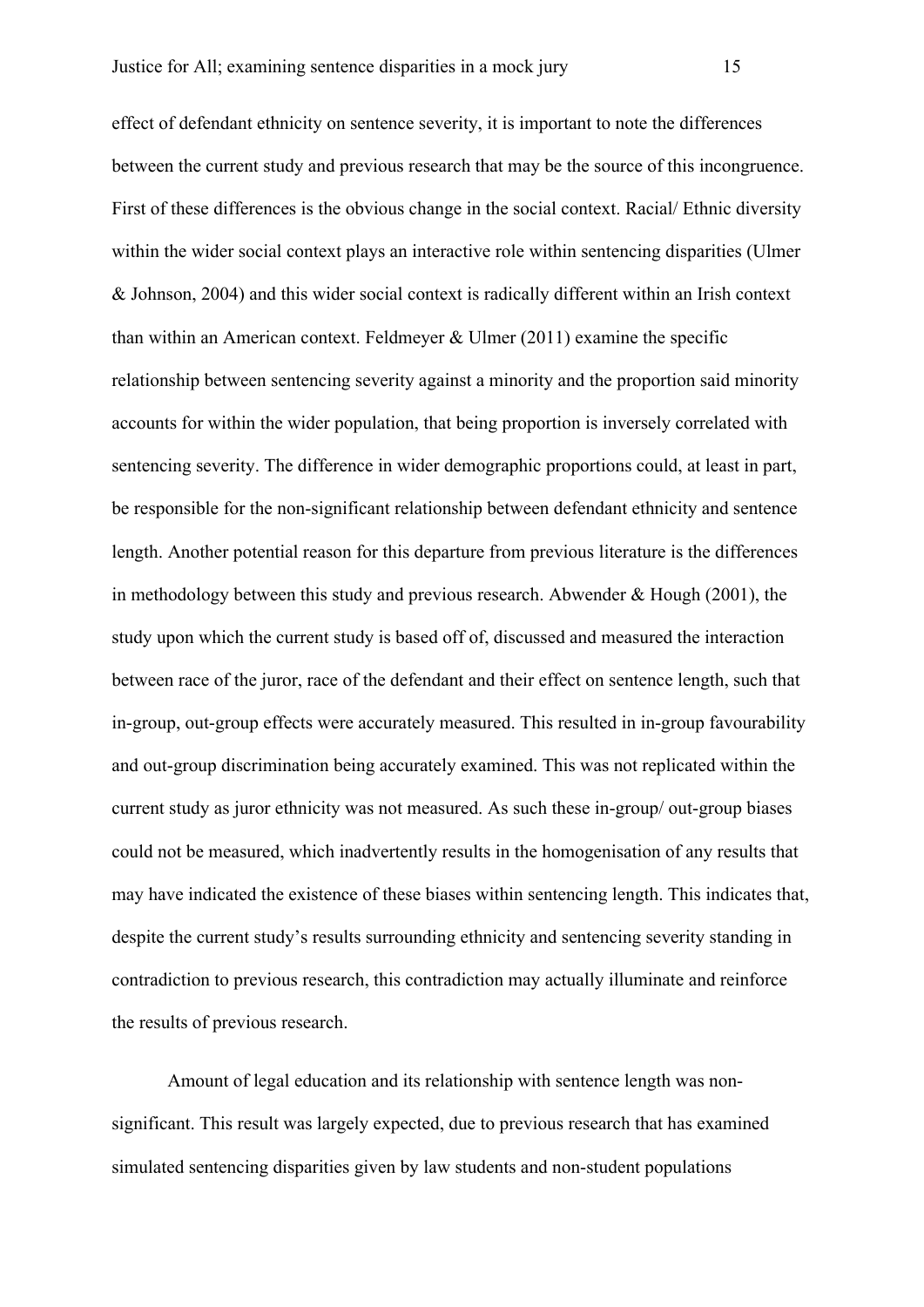(Bornstein et al., 2017). The current study differs from previous research primarily due to the differences in variables, as in participants were not categorised through a binary student/nonstudent analysis. Instead, participants were categorised through levels of legal education. This study unfortunately replicated issues found in previous attempts to examine the relationship between education and sentencing length in a mock juror study, this issue being the selection bias and sampling biases that are present within a study largely focused on a university level cohort (Abwender & Hough, 2001).

There was no statistically significant effect of gender on sentencing length within the current study. This supports previous research that explore the effects that juror gender has on sentencing verdicts (Fischer, 1997), however contradicts research that has focused on the role that gender plays within child sexual assault cases (Quas et al., 2002; Golding et al., 2007). These findings are explained through gender differences in empathy, pro-woman beliefs and belief in children in general (Bottoms et al., 2014). The current study indicated however, that these gender differences do not affect sentencing verdicts in cases that do not involve child sexual assault.

There was a statistically significant interaction effect between gender, defendant ethnicity and sentencing length. Gender differences were non-significant for the Nontraveller and Traveller test conditions, however for the African origin test condition, female participants were on average more lenient than their male counterparts. This finding was unexpected, however it supports previous research that suggest that male jurors are more open to racial biases against an out-group within their sentencing compared to female jurors (Wuensch et al., 2002). The gender interaction with defendant ethnicity and sentencing length could, in part, be explained through gender differences in evolutionary social biases, that being the differences in attitudes towards an outgroup between males and females (Navarrete et al., 2010)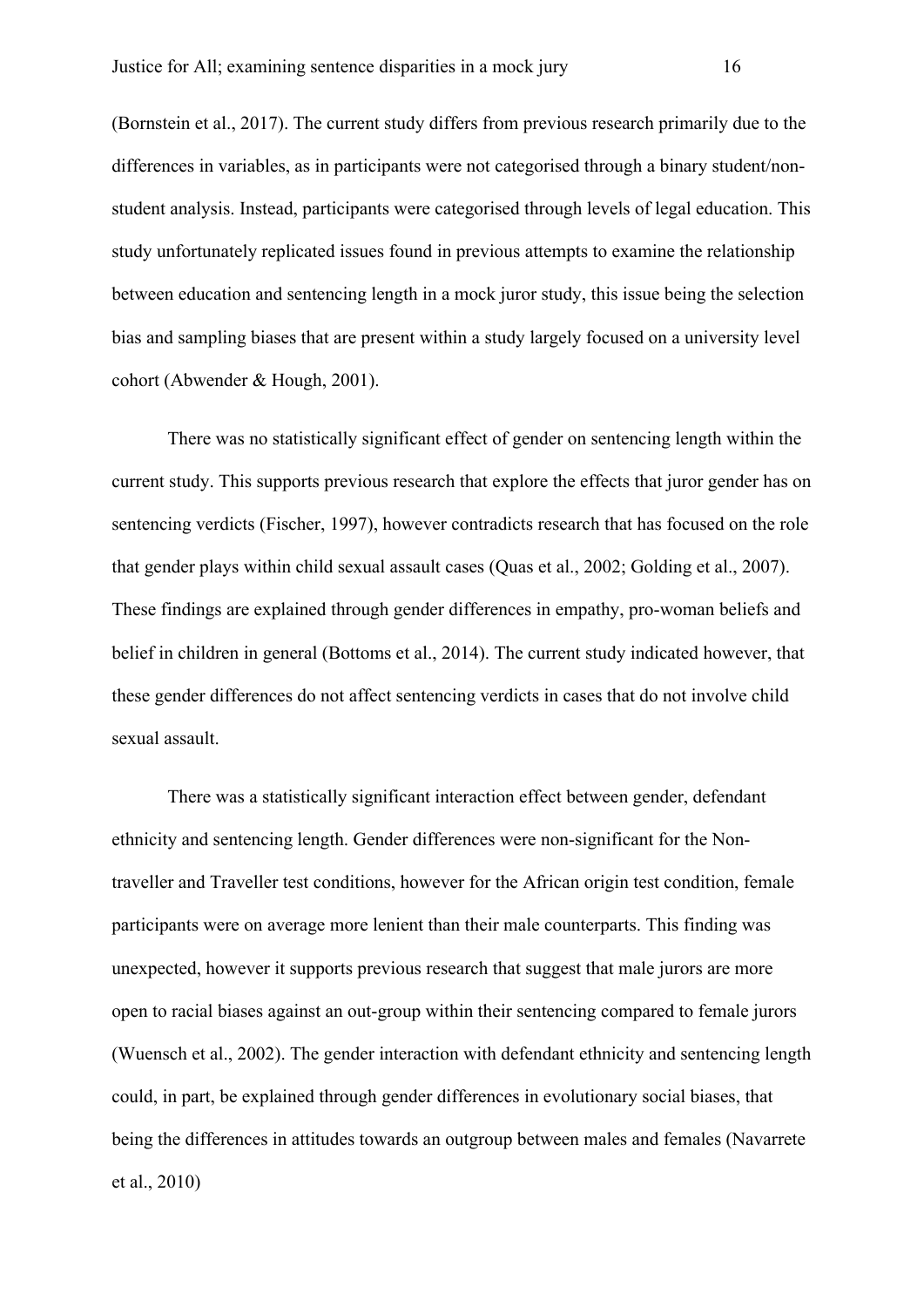Results of the current study indicate that age is not a significant predictor of increased sentencing length. The role that juror age plays within the criminal justice system is a sparse field, but the findings of this study do not support previous research, specifically with regards to research that suggests that older jurors are significantly more likely to convict (Anwar et al., 2014). It is important to note a key weakness of the current study with regards to examining age and sentencing length, this being the demographics of the current study. This issue is exemplified in the fact that only 7 participants were above the age of 40, while 110 participants were under the age of 30. This heavily skews the results of the study, and as such findings regarding age and sentencing length lack generalisability.

#### **Implications**

This study is focused on a relatively delicate topic that has a concrete and real effect on wider society, that topic of course being the potential prevalence of racial and ethnic bias within Irish society and potentially the Irish legal system. This naturally has theoretical and practical implications for further research. This study shows how important it is to examine potential disparities within the judicial process, bringing previous literature to a novel Irish context. This study demonstrates that factors outside of the defendants control can have significant effects on the length of sentence given to the defendant. Gender specifically was found to be a significant predictor of sentence length when interacting with defendant ethnicity. This supports previous research that suggests that males are more likely to engage in discriminatory sentencing practices in comparison to females, especially with regards to racial and ethnic biases. This has implications in jury selection when cases are brought against an ethnic or racial minority, as male jurors may give longer sentences than female jurors. As such, gender diverse juries are in the best interest of both gender equality and the defendant and this should be reflected in public policy.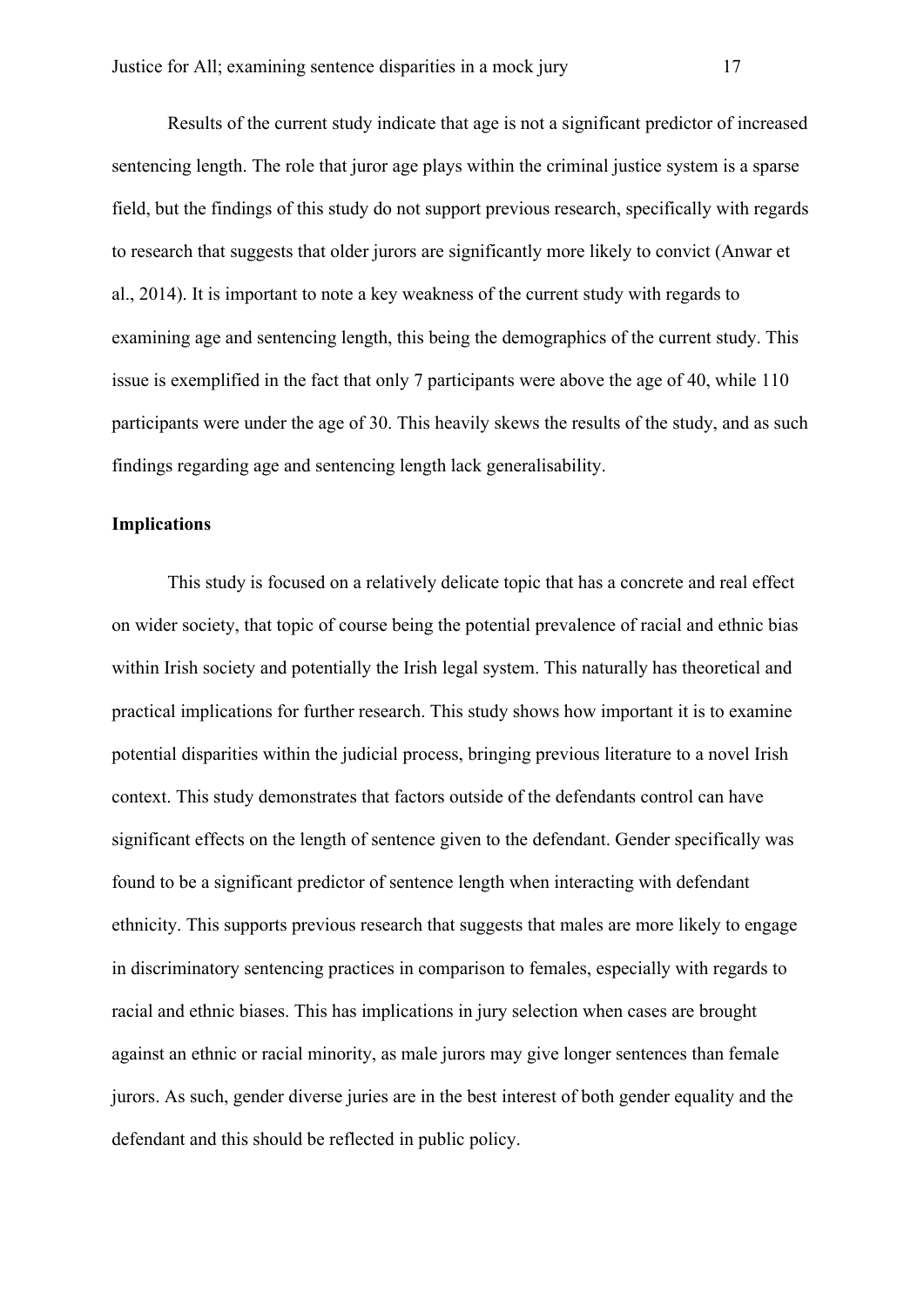The primary aim of the study was to examine if defendant ethnicity had a significant impact on sentence length, and to see if the Traveller ethnic group were subject to the same outgroup biases that were shown in previous literature with regards to African Americans. While this study failed to find a statistically significant effect, it is important to note why no effect was found. A likely reason that no effect was found is due to the lack of measurement of the ethnicity of the juror, and the lack of establishment of an in-group, outgroup within the study. This alone has implications for the wider world, as such that it may be important to analyse the ethnic composition of a jury in cases trying a person belonging to an ethnic minority. Previous research suggests that outgroup bias against an ethnic minority defendant is only present when the ethnicity of the jury and the defendant are different. While the current study did not find any significant relationship between defendant ethnicity and increased sentence length, it does not discount the possibility that this finding was due to not measuring the ethnicity of the "jury". As such, implications of the study in this regard are such that jury ethnicity must be measured in addition to defendant ethnicity, both in future research and potentially within the legal system to avoid the threat of outgroup biases weighing on the decision making process of the jury.

Implications for public policy are focused on carefully examining juror characteristics in order to minimise potential sentencing variations in an effort to maintain fairness within the judicial system. Additionally, a framework to eliminate or minimise the ability for variances to be present within sentencing procedures that are based off of juror and defendant characteristics should be discussed.

#### **Strengths and Limitations**

Examining biases within the judicial process is largely done through two primary methods; through measuring and comparing real world sentences given across a specific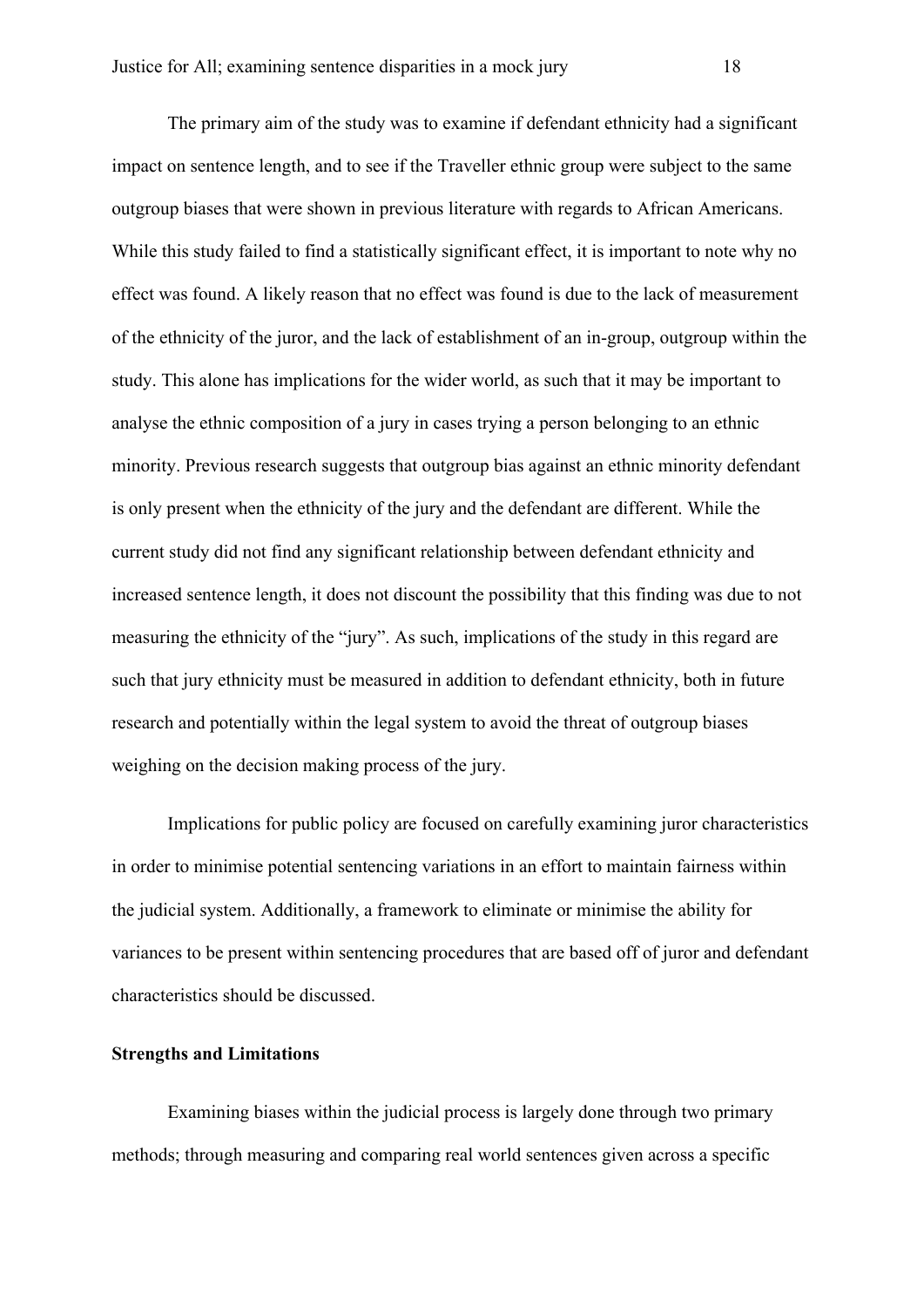target of study, or through a controlled simulated juror procedure. The former method usually involves creating a specific defendant profile around a given crime, and variations in sentences can be detected through analysing aggregate differences between variables, such as gender, defendant ethnicity, age et al. Through this method, a wide sample size can be created and interpretations can easily be generated through simple statistical analyses, such as the relationship between gender and race on sentencing length (Farrell, 2004). An advantage of this method is naturally the non-theoretical nature of the data and the implications that arise from this. However, this advantage is also a weakness, as there is very little scientific control for the data. The second method, of which the current study utilised, is the simulated juror method. This method focuses not on measuring real world data, but by creating a controlled environment where variables can be manipulated without changing the entire case. As such, a strength of this method over the previous methodology is the controlled and scientific nature of manipulating a specific variable, and the ability to replicate specific studies in the future without a dramatic change in the dataset that occurs over time, as is the case with the previous method. This strength can also be viewed as a weakness, as such that the scientific nature and environment that the simulated juror method creates does not reflect the real world experience of being in a jury, and thus may lack generalisability.

The current study has several significant strengths. First of which is the relatively large sample size  $(n = 126)$  which allows a good amount of generalisability to the wider Irish population. A second strength is the measurement of demographic variables, such as age, gender and amount of legal education. This measurement of demographic variables allows an in-depth analysis of the factors that could influence sentence length given across each of the defendant conditions.

Thirdly, a significant strength of this study is with regards to its methodology. Methodological processes within the current study were constant across each defendant, the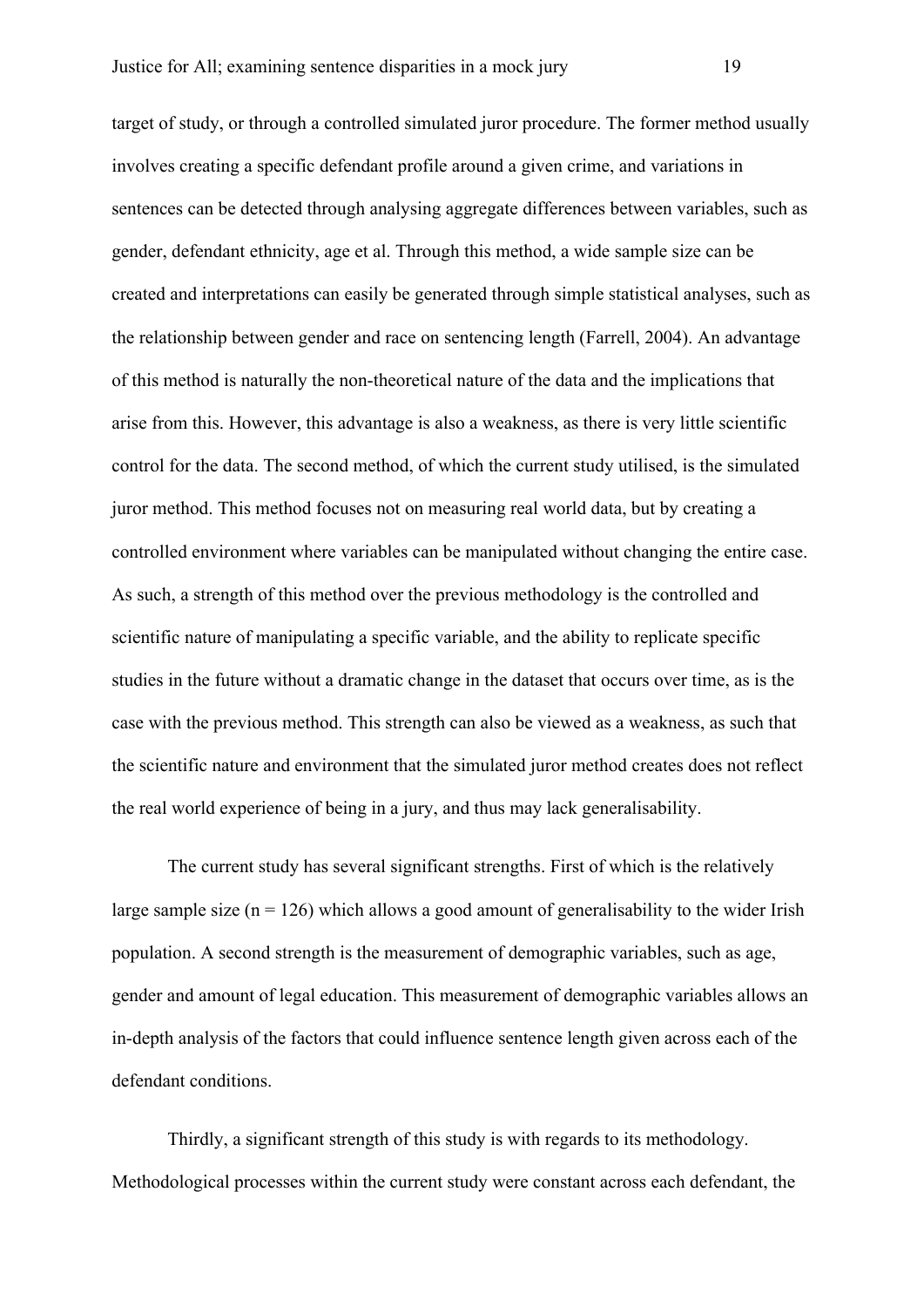only variances between each participant's experiences with the current study was the ethnicity of the defendant, which was desired. This ensures that a concrete causal relationship between defendant characteristics and sentence length could be inferred based solely on the responses that each juror gave, while also allowing direct relationships between juror demographic characteristics and sentence length given to be inferred. This methodology is also a strength as it ensures the replicability of the study in the future, should a review be required. Additionally, researcher influence and potential bias that can occur as a result of said involvement was limited due to the lack of personal involvement with any participant.

A weakness of this study is the lack of measurement of the juror's ethnicity. This unfortunately was an oversight on the part of the researcher, and made it impossible to measure ethnic outgroup bias as it is impossible to separate jurors along ethnic lines. Future research would benefit from including a question designed to determine the ethnic composition of the simulated jury, and analyse sentence lengths through the incongruent ethnic groupings between the defendant and the juror.

Regrettably, a significant weakness to the simulated juror method, as utilised within the current study, is its relative lack of real world applicability. This lack of validity is present in the sterile nature of the current study, and indeed in most simulated juror studies. It is impossible to replicate the various facets of a real court-room in a study such as this, as the emotionality and atmosphere of a criminal trial are simply not present (Konečni et al, 1996). This unfortunate reality severely limits the application of the current study and as such limits the applicability and strength of the study. Future research utilising the simulated juror method should keep this in mind, as there are always factors that are present within a courtroom that cannot be replicated within studies such as the current study.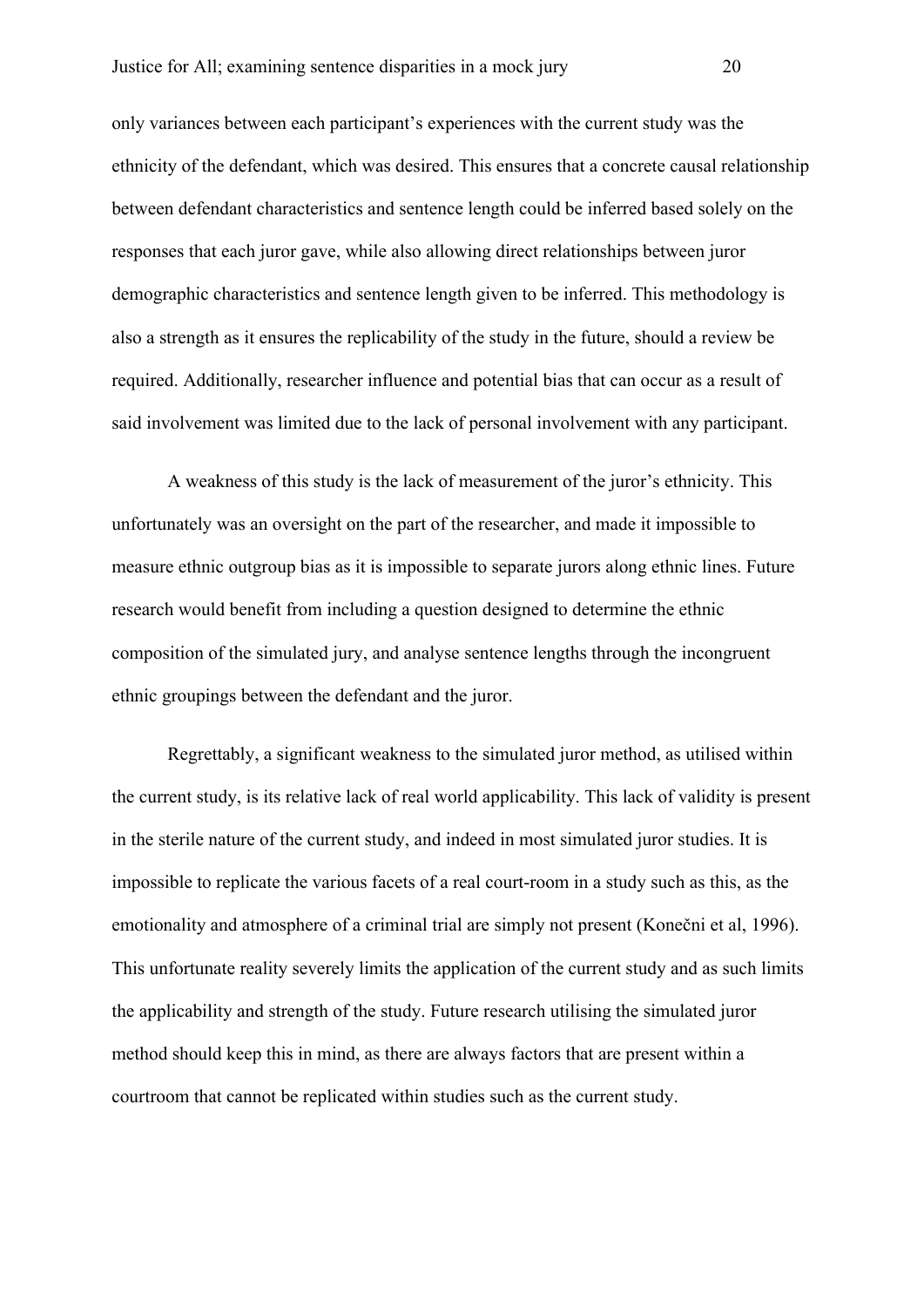#### **Conclusion**

This current study is the first of its kind within an Irish context, bringing the research of Abwender & Hough and Landy & Aronson to a novel societal context. The current study sought to examine the relationship between defendant ethnicity (Non-traveller Irish, Traveller and African Origin) and sentence length in a simulated juror context, where the only variables were participant demographics and defendant ethnicity. In relation to the defendant ethnicity and sentence length, the current study found no significant relationship across all participants, however this could be due to a lack of measurement of juror ethnicity. With regards to age and amount of legal education there were no significant effects on sentence length given to the defendant across each of the defendant conditions. There was however a significant interaction effect observed between gender and defendant ethnicity and, upon further examination, it was shown that females give more lenient sentences to the African Origin test condition in comparison to males. Findings show the importance of examining juror characteristics in a critical light, especially with regards to examining potential sentencing disparities within an Irish context. Further research is required to examine the effect that juror ethnicity has on sentence length to a given defendant, and to examine aggregate judicial data within the Irish legal system to investigate the real world implications of the current study.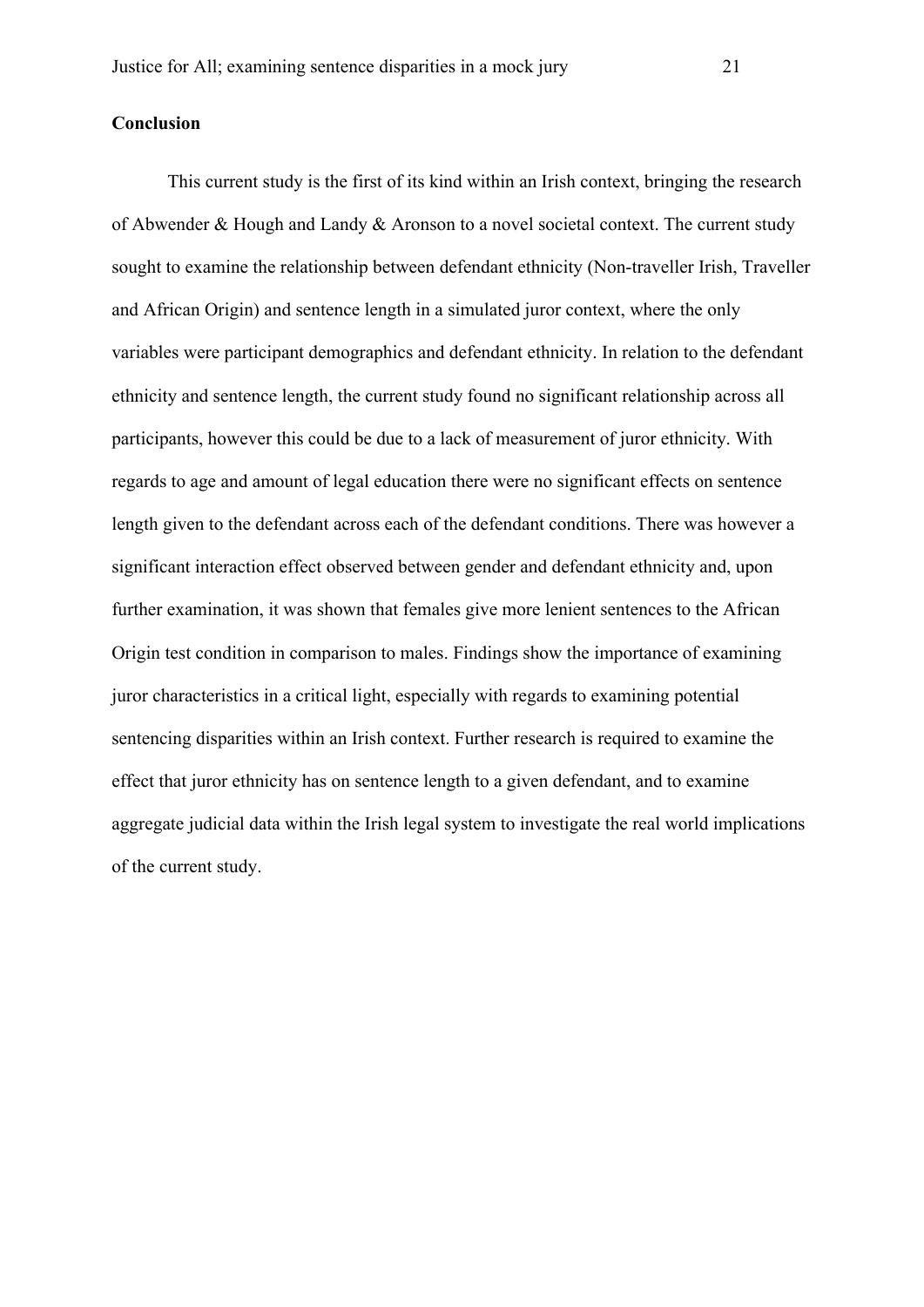#### **References**

- Abwender, D. A., & Hough, K. (2001). Interactive Effects of Characteristics of Defendant and Mock Juror on U.S. Participants' Judgment and Sentencing Recommendations. The Journal of Social Psychology, 141(5), 603–615.
- Anwar, S., Bayer, P., & Hjalmarsson, R. (2014). The role of age in jury selection and trial outcomes. The Journal of Law and Economics, 57(4), 1001-1030.
- Bindler, A., & Hjalmarsson, R. (2020). The persistence of the criminal justice gender gap: Evidence from 200 years of judicial decisions. The Journal of Law and Economics, 63(2), 297-339.
- Blanton, H., Jaccard, J., Christie, C., & Gonzales, P. M. (2007). Plausible assumptions, questionable assumptions and post hoc rationalizations: Will the real IAT, please stand up?. Journal of Experimental Social Psychology, 43(3), 399-409.
- Bornstein, B. H., Golding, J. M., Neuschatz, J., Kimbrough, C., Reed, K., Magyarics, C., & Luecht, K. (2017). Mock juror sampling issues in jury simulation research: A metaanalysis. Law and Human Behavior, 41(1), 13.
- Bottoms, B. L., Peter‐Hagene, L. C., Stevenson, M. C., Wiley, T. R., Mitchell, T. S., & Goodman, G. S. (2014). Explaining gender differences in jurors' reactions to child sexual assault cases. Behavioral sciences & the law, 32(6), 789-812.
- Brunson, R. K. (2007). "Police don't like black people": African‐American young men's accumulated police experiences. Criminology  $\&$  public policy, 6(1), 71-101.
- Bushway, S. D., & Piehl, A. M. (2001). Judging judicial discretion: Legal factors and racial discrimination in sentencing. Law and Society Review, 733-764.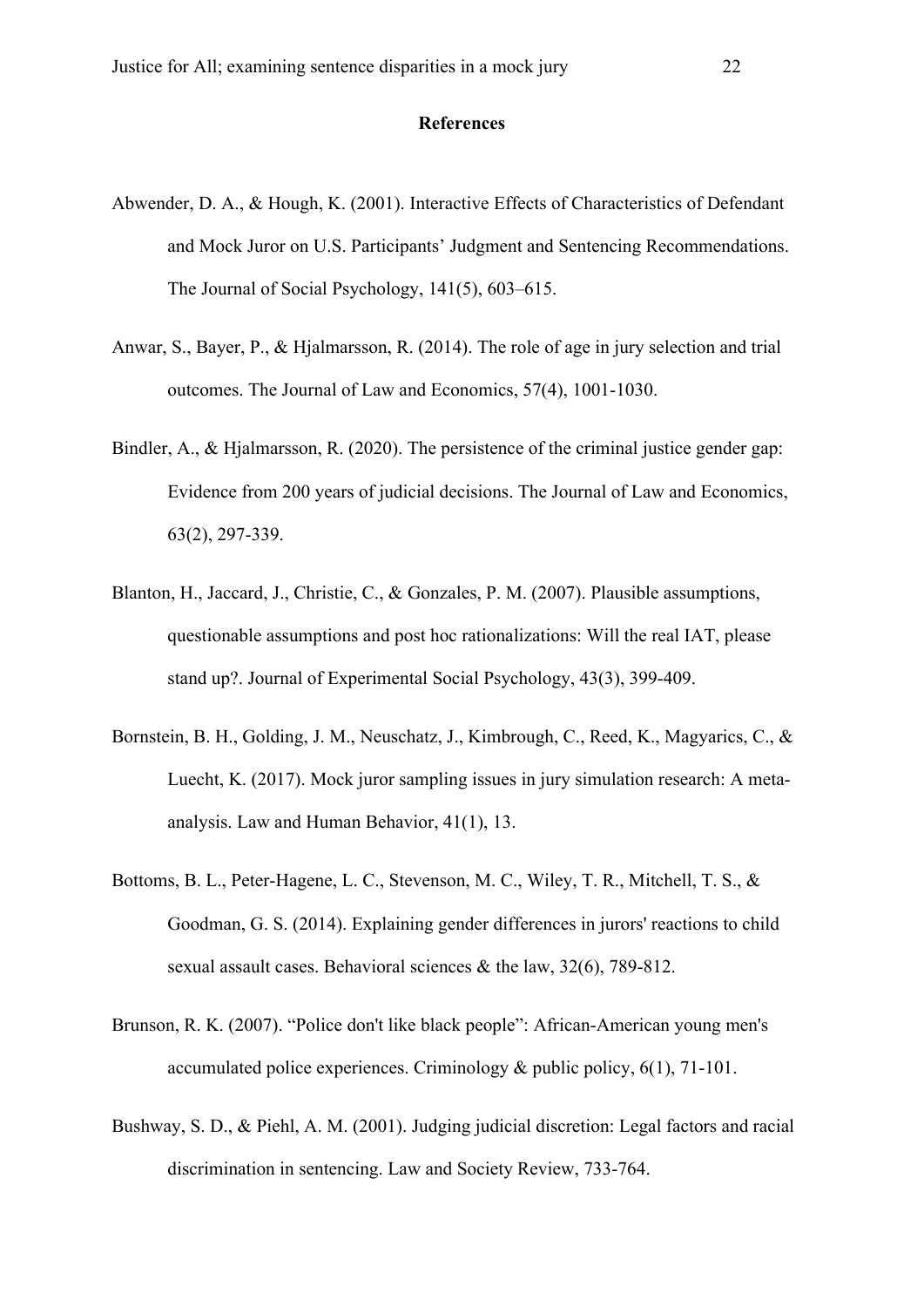- Chew, P. K., & Kelley, R. E. (2012). The Realism of Race in Judicial Decision Making: An Empirical Analysis of Plaintiffs' Race and Judges' Race. Harvard Journal on Racial & Ethnic Justice, 28, 91.
- Clancy, A., Hough, M., Aust, R., & Kershaw, C. (2001). Crime, Policing and Justice: the experience of ethnic minorities. London, England: Home Office Research Development and Statistics Directorate.
- Cunneen, C. (2006). Racism, discrimination and the over-representation of Indigenous people in the criminal justice system: Some conceptual and explanatory issues. Current issues in criminal justice, 17(3), 329-346.
- Daly, K. (1989). Rethinking judicial paternalism: Gender, work-family relations, and sentencing. Gender & Society, 3(1), 9-36.
- Dreyer, B. P. (2020). Racial/ethnic bias in pediatric care and the criminalization of poverty and race/ethnicity—Seek and ye shall find. JAMA pediatrics, 174(8), 751-752.
- Duke, L. M., & Desforges, D. M. (2007). Mock juror decision-making in sexual abuse cases. Applied Psychology in Criminal Justice, 3(2).
- Fanning, B. (2018). Racism and social change in the Republic of Ireland. Manchester University Press.
- Farrell, A. (2004). Measuring judicial and prosecutorial discretion: Sex and race disparities in departures from the federal sentencing guidelines. Justice research and Policy, 6(2), 45-78.
- Feldmeyer, B., & Ulmer, J. T. (2011). Racial/ethnic threat and federal sentencing. Journal of Research in Crime and Delinquency, 48(2), 238-270.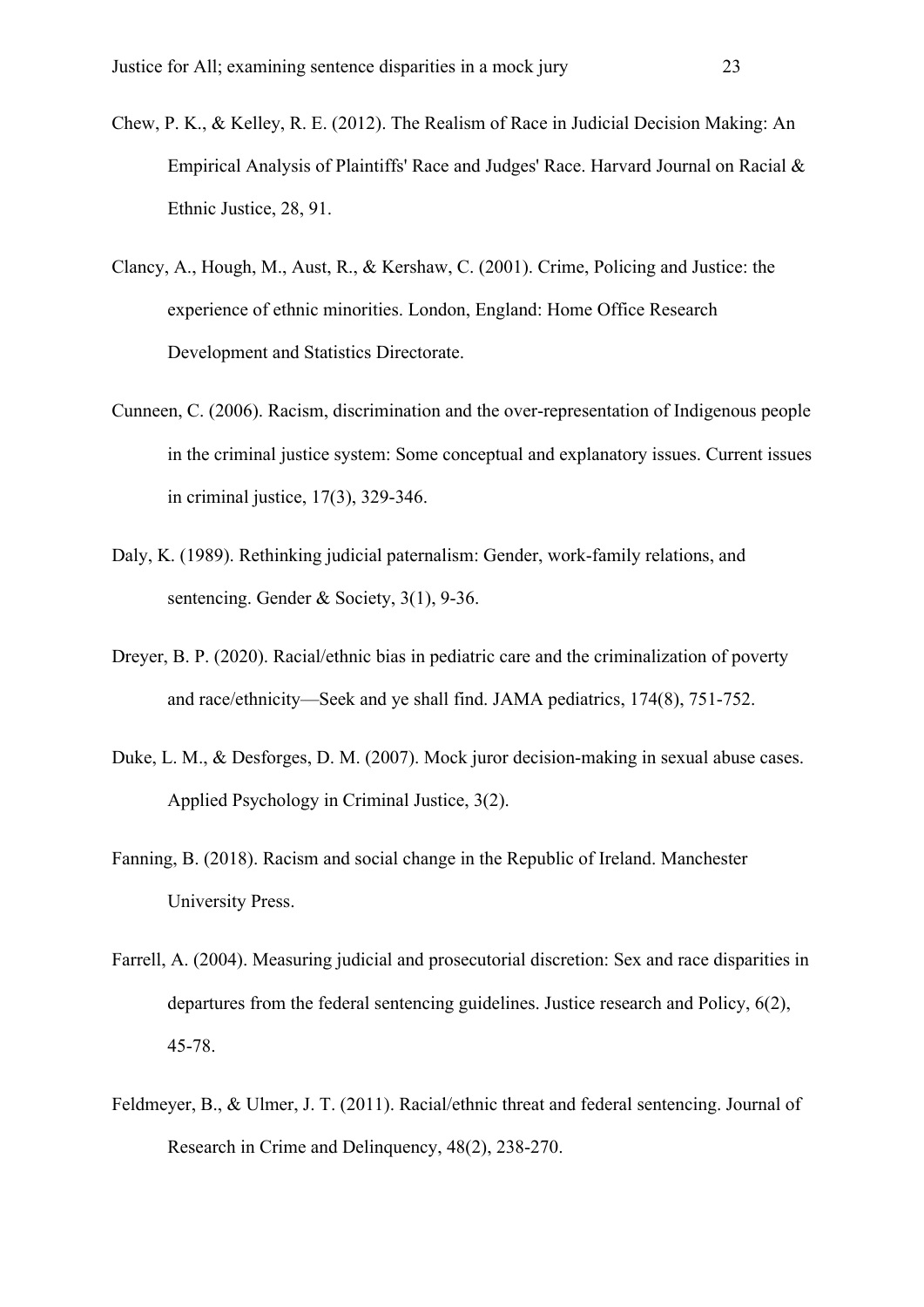- Fischer, G. J. (1997). Gender effects on individual verdicts and on mock jury verdicts in a simulated acquaintance rape trial. Sex roles, 36(7-8), 491-501.
- FitzGerald, C., & Hurst, S. (2017). Implicit bias in healthcare professionals: a systematic review. BMC medical ethics, 18(1), 19.
- Franklin, T. W., & Henry, T. K. S. (2020). Racial disparities in federal sentencing outcomes: Clarifying the role of criminal history. Crime & Delinquency, 66(1), 3-32.
- Friend, R. M., & Vinson, M. (1974). Leaning over backwards: Jurors' responses to defendants' attractiveness. Journal of Communication, 24, 124-129.
- Gawronski, B. (2002). What does the implicit association test measure? A test of the convergent and discriminant validity of prejudice-related IATs. Experimental psychology, 49(3), 171.
- Golding, J. M., Bradshaw, G. S., Dunlap, E. E., & Hodell, E. C. (2007). The impact of mock jury gender composition on deliberations and conviction rates in a child sexual assault trial. Child maltreatment, 12(2), 182-190.
- Gordon, R. A., Bindrim, T. A., McNicholas, M. L., & Walden, T. L. (1988). Perceptions of blue-collar and white-collar crime: The effect of defendant race on simulated juror decisions. The Journal of Social Psychology, 128(2), 191-197.
- Gray, D. B., & Ashmore, R. D. (1976). Biasing influence of defendants' characteristics on simulated sentencing. Psychological Reports, 38(3), 727-738.
- Greenwald, A. G., & Krieger, L. H. (2006). Implicit bias: Scientific foundations. California law review, 94(4), 945-967.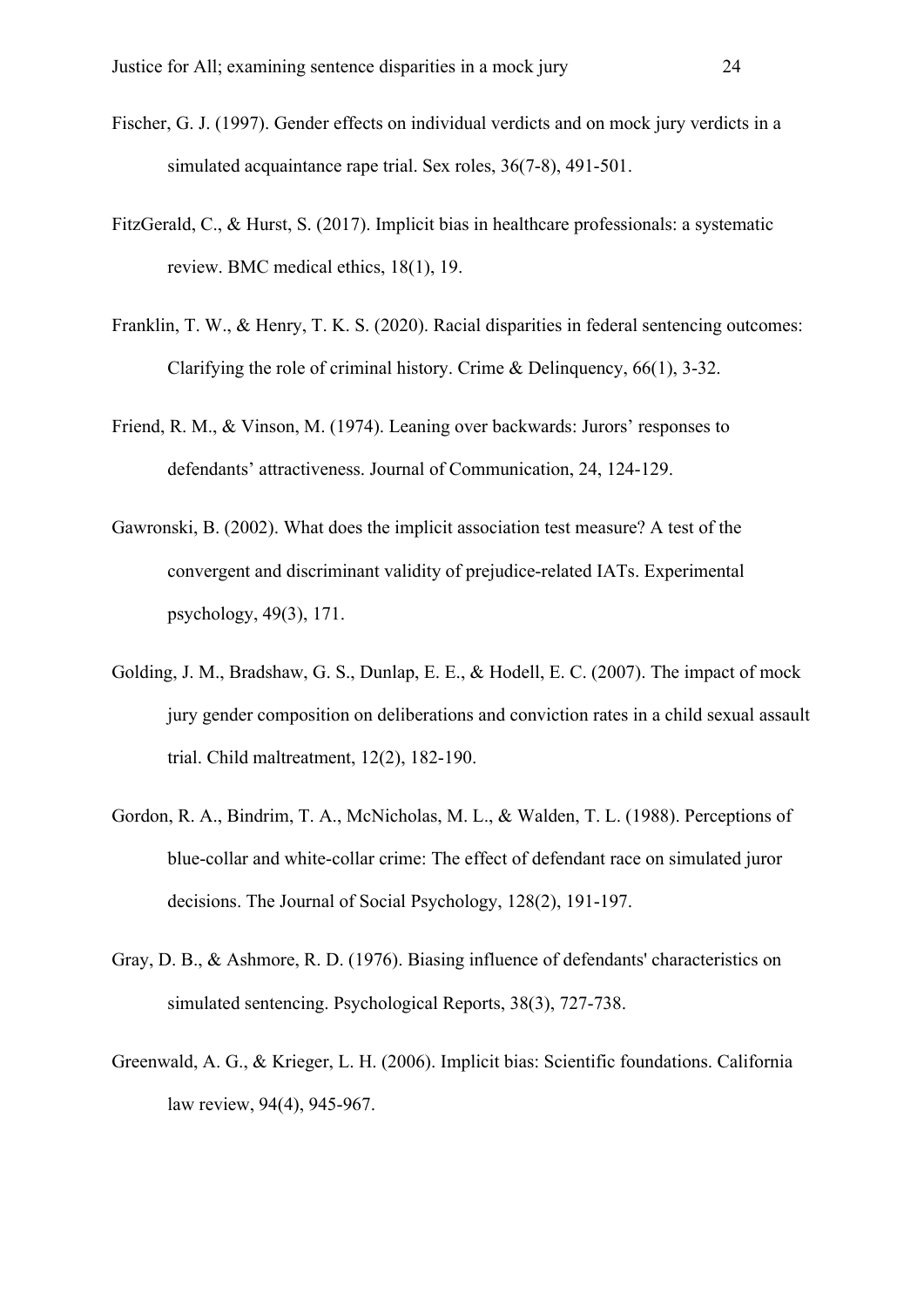- Greenwald, A. G., McGhee, D. E., & Schwartz, J. L. (1998). Measuring individual differences in implicit cognition: the implicit association test. Journal of personality and social psychology, 74(6), 1464.
- Hainsworth, P. (Ed.). (1998). Divided society: ethnic minorities and racism in Northern Ireland. Pluto Press.
- Hart, M. (2005). Subjective Decisionmaking and Unconscious Discrimination. Alabama Law Review, 56, 741.
- Higgins, P. L., Heath, W. P., & Grannemann, B. D. (2007). How type of excuse defense, mock juror age, and defendant age affect mock jurors' decisions. The Journal of social psychology, 147(4), 371-392.
- Holmes, M. D., Hosch, H. M., Daudistel, H. C., & Perez, D. A. (1993). Judges' ethnicity and minority sentencing: Evidence concerning Hispanics. Social Science Quarterly.
- Hook, G. R. (2009). The criminalization of Māori and Pacific Islanders under the Domestic Violence Act 1995. MAI review, (3).
- Hunt, J. S. (2015). Race, ethnicity, and culture in jury decision making. Annual Review of Law and Social Science, 11, 269-288.
- Jackson, N. (2014). Aboriginal youth overrepresentation in Canadian correctional services: Judicial and non-judicial actors and influence. Alta. L. Rev., 52, 927.
- Kang, J., Bennett, M., Carbado, D., Casey, P., & Levinson, J. (2011). Implicit bias in the courtroom. UCLa Law Review, 59, 1124.
- Keller, S. R., & Wiener, R. L. (2011). What are we studying? Student jurors, community jurors, and construct validity. Behavioral sciences & the law, 29(3), 376-394.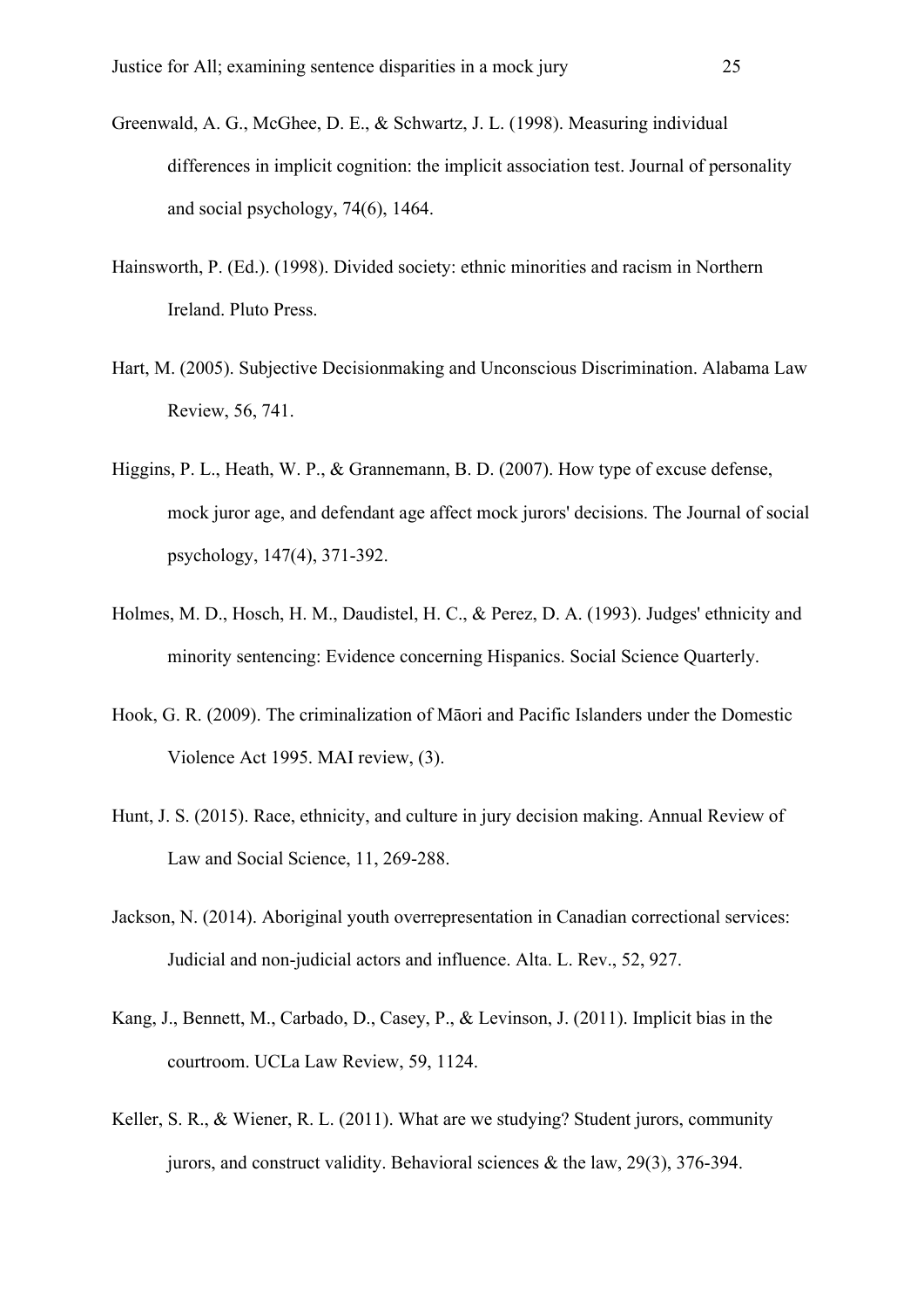- Kemmelmeier, M. (2005). The effects of race and social dominance orientation in simulated juror decision making 1. Journal of Applied Social Psychology, 35(5), 1030-1045.
- Kerr, N. L., Hymes, R. W., Anderson, A. B., & Weathers, J. E. (1995). Defendant-juror similarity and mock juror judgments. Law and Human Behavior, 19(6), 545-567.
- King, N. J. (1993). Post conviction review of jury discrimination: Measuring the effects of juror race on jury decisions. Michigan Law Review, 92(1), 63-130.
- Konečni, V. J., Ebbesen, E. B., & Hock, R. R. (1996). Factors affecting simulated jurors' decisions in capital cases. Psychology, Crime and Law, 2(4), 269-297.
- Kovera, M. B. (2019). Racial disparities in the criminal justice system: Prevalence, causes, and a search for solutions. Journal of Social Issues, 75(4), 1139-1164.
- Landy, D., & Aronson, E. (1969). The influence of the character of the criminal and his victim on the decisions of simulated jurors. Journal of Experimental Social Psychology, 5(2), 141-152.
- Legewie, J. (2016). Racial profiling and use of force in police stops: How local events trigger periods of increased discrimination. American journal of sociology, 122(2), 379-424.
- Lentin, R. (2007). Ireland: Racial state and crisis racism. Ethnic and Racial Studies, 30(4), 610-627.
- Levinson, J. D., Bennett, M. W., & Hioki, K. (2017). Judging Implicit Bias: A National Empirical Study of Judicial Stereotypes. Florida Law Review, 69(1), 63.
- Lynch, M., & Haney, C. (2009). Capital jury deliberation: Effects on death sentencing, comprehension, and discrimination. Law and human behavior, 33(6), 481.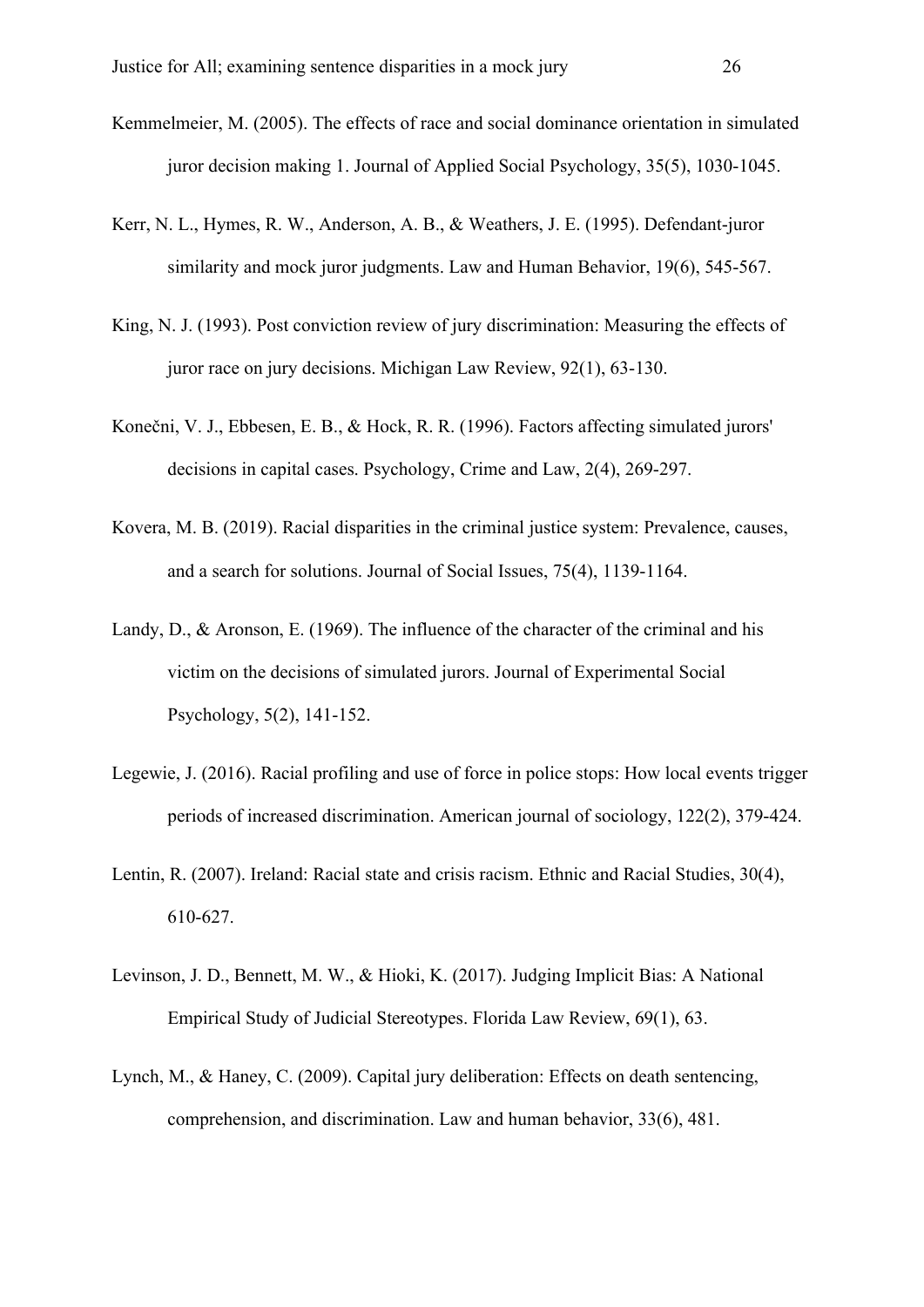- Mac Gabhann, C. (2011). Voices unheard. A Study of Irish Travellers in Prison. London: Irish Chaplaincy in Britain.
- Mac Laughlin, J. (1999). Nation-building, social closure and anti-Traveller racism in Ireland. Sociology, 33(1), 129-151.
- MacLaughlin, J. (1998). The political geography of anti-Traveller racism in Ireland: the politics of exclusion and the geography of closure. Political Geography, 17(4), 417- 435.
- Maeder, E. M., & Yamamoto, S. (2019). Investigating race salience, defendant race, and victim race effects on mock juror decision-making in Canada. Justice Quarterly, 36(5), 929-953.
- Maguire, N. (2010). Consistency in sentencing. Judicial Studies Institute Journal, 2, 14-54.
- Marinescu, I. (2011). Are judges sensitive to economic conditions? Evidence from UK employment tribunals. ILR Review, 64(4), 673-698.
- McCarthy, J. D., & Hoge, D. R. (1987). The social construction of school punishment: Racial disadvantage out of universalistic process. Social Forces, 65(4), 1101-1120.
- McIntosh, K., Girvan, E. J., Horner, R., & Smolkowski, K. (2014). Education not incarceration: A conceptual model for reducing racial and ethnic disproportionality in school discipline. Kent McIntosh, Erik J. Girvan, Robert H. Horner, & Keith Smolkowski, Education not Incarceration: A Conceptual Model For Reducing Racial and Ethnic Disproportionality in School Discipline, 5.
- McVeigh, R. (2008). The 'Final Solution': Reformism, Ethnicity Denial and the Politics of Anti-Travellerism in Ireland. Social Policy and Society, 7(1), 91.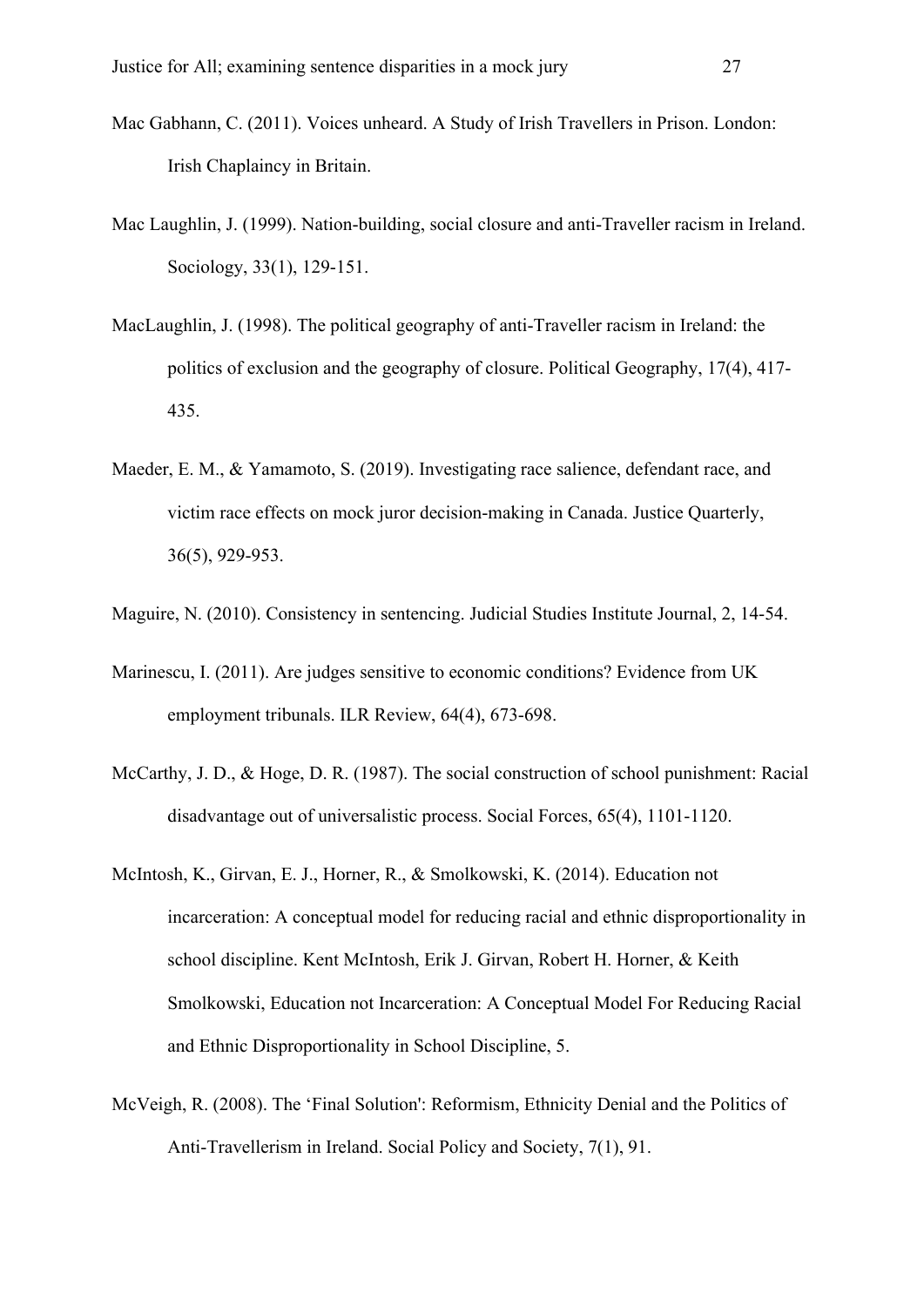- Morris, E. W., & Perry, B. L. (2016). The punishment gap: School suspension and racial disparities in achievement. Social Problems, 63(1), 68-86.
- Mossiere, A., & Dalby, J. T. (2008). The influence of gender and age in mock juror decisionmaking. Europe's Journal of Psychology, 4(4), 1-11.
- Munoz, E. A., & Sapp, S. G. (2003). Racial/ethnic misdemeanour sentencing disparities: Additional evidence for contextual discrimination. Journal of Ethnicity in Criminal Justice, 1(2), 27-46.
- Navarrete, C. D., McDonald, M. M., Molina, L. E., & Sidanius, J. (2010). Prejudice at the nexus of race and gender: an outgroup male target hypothesis. Journal of personality and social psychology, 98(6), 933.
- Neitz, M. B. (2013). Socioeconomic Bias in the Judiciary. Cleveland State Law Review, 61(1), 137.
- Pare, P. P., & Felson, R. (2014). Income inequality, poverty and crime across nations. The British Journal of Sociology, 65(3), 434-458.
- Penner, L. A., Dovidio, J. F., Edmondson, D., Dailey, R. K., Markova, T., Albrecht, T. L., & Gaertner, S. L. (2009). The experience of discrimination and black-white health disparities in medical care. Journal of Black Psychology, 35(2), 180-203.
- Petersen, A. M. (2017). Complicating race: Afrocentric facial feature bias and prison sentencing in Oregon. Race and Justice, 7(1), 59-86.
- Peterson, N. B., Friedman, R. H., Ash, A. S., Franco, S., & Carr, P. L. (2004). Faculty selfreported experience with racial and ethnic discrimination in academic medicine. Journal of General Internal Medicine, 19(3), 259-265.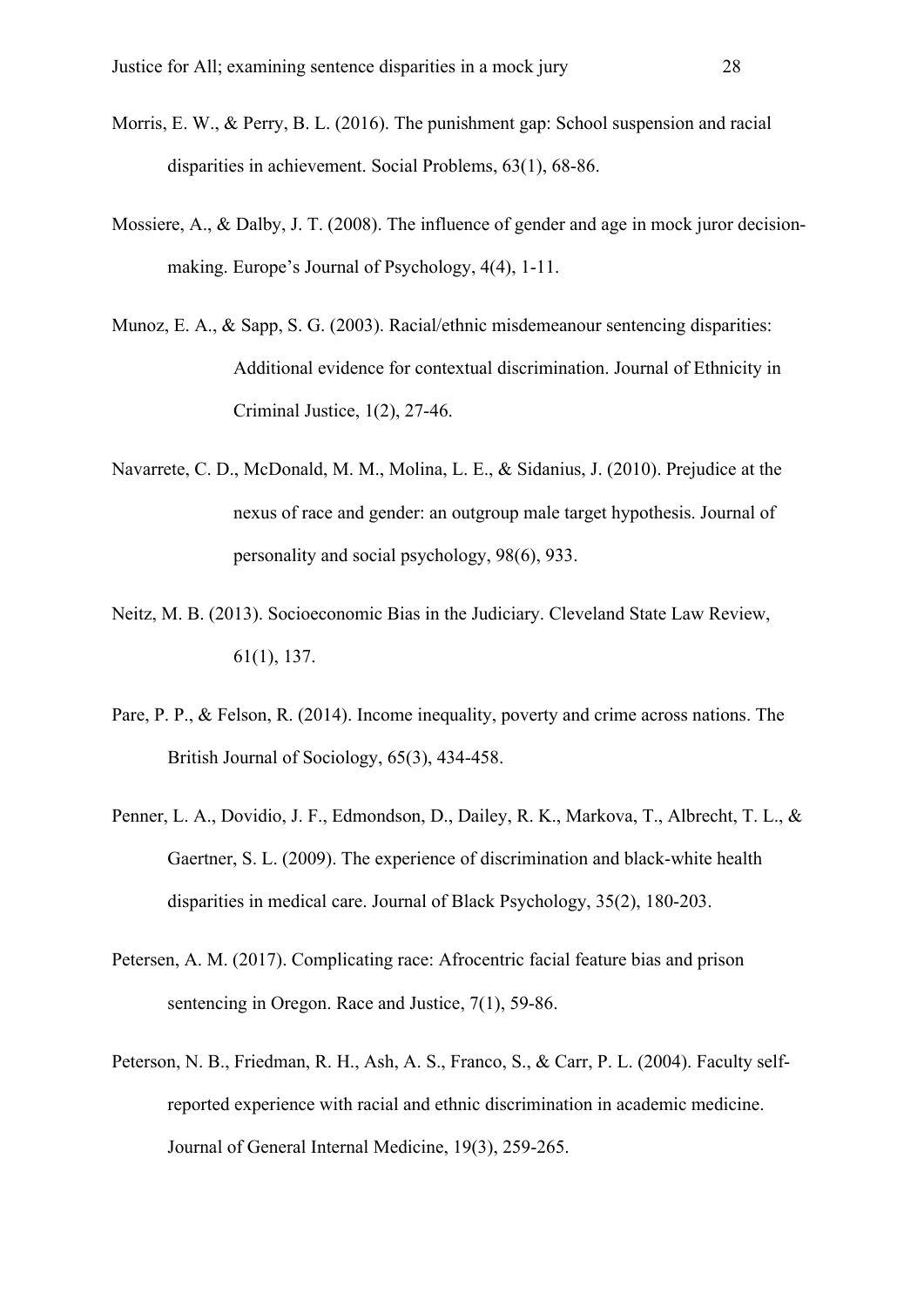- Piazza, J. A. (2011). Poverty, minority economic discrimination, and domestic terrorism. Journal of Peace Research, 48(3), 339-353.
- Quas, J. A., Bottoms, B. L., Haegerich, T. M., & Nysse-Carris, K. L. (2002). Effects of victim, defendant, and juror gender on decisions in child sexual assault cases 1. Journal of Applied Social Psychology, 32(10), 1993-2021.
- Rehavi, M. M., & Starr, S. B. (2014). Racial disparity in federal criminal sentences. Journal of Political Economy, 122(6), 1320-1354.
- Smith, R. J., & Levinson, J. D. (2011). The impact of implicit racial bias on the exercise of prosecutorial discretion. Seattle UL Rev., 35, 795.
- Smith, R. J., & Levinson, J. D. (2011). The impact of implicit racial bias on the exercise of prosecutorial discretion. Seattle UL Review., 35, 795.
- Smith, R. J., Levinson, J. D., & Robinson, Z. (2014). Implicit white favoritism in the criminal justice system. Ala. L. Rev., 66, 871.
- Smith–McLallen, A., Johnson, B. T., Dovidio, J. F., & Pearson, A. R. (2006). Black and white: The role of color bias in implicit race bias. Social Cognition, 24(1), 46-73.
- Steffensmeier, D., & Demuth, S. (2000). Ethnicity and sentencing outcomes in US federal courts: Who is punished more harshly?. American sociological review, 705-729.
- Stewart, E. A., Baumer, E. P., Brunson, R. K., & Simons, R. L. (2009). Neighborhood racial context and perceptions of police‐based racial discrimination among black youth. Criminology, 47(3), 847-887.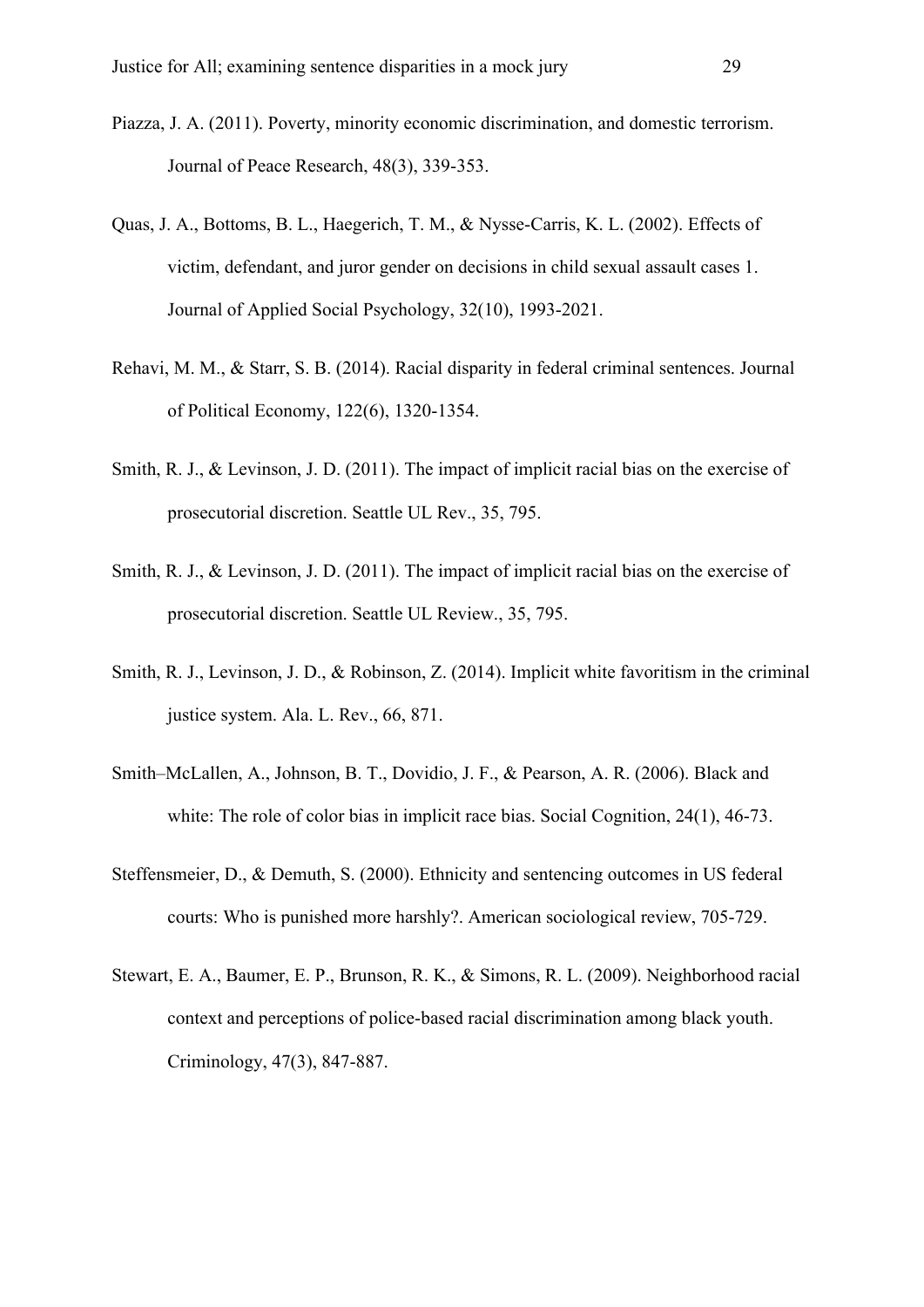Sun, I. Y., Hu, R., Wong, D. F., He, X., & Li, J. C. (2013). One country, three populations: Trust in police among migrants, villagers, and urbanites in China. Social Science Research, 42(6), 1737-1749.

Tonry, M. (1994). Racial disproportion in US prisons. Brit. J. Criminology, 34, 97.

- Ugwuegbu, D. C. E. (1979). Racial and evidential factors in juror attribution of legal responsibility. Journal of Experimental Social Psychology, 15(2), 133-146.
- Ulmer, J. T., & Johnson, B. (2004). Sentencing in context: A multilevel analysis. Criminology, 42(1), 137-178.
- Wang, X., & Mears, D. P. (2010). Examining the direct and interactive effects of changes in racial and ethnic threat on sentencing decisions. Journal of Research in Crime and Delinquency, 47(4), 522-557.
- Weinberg, J. D., & Nielsen, L. B. (2012). Examining empathy: Discrimination, experience, and judicial decisionmaking. Southern California Law Review, 85(2), 313-352.
- Weitenj, W., & Diamond, S. S. (1979). A Critical Review of the Jury Simulation Paradigm. Law and Human Behavior, 3(1/2).
- Weldon, S. A. (2006). The institutional context of tolerance for ethnic minorities: A comparative, multilevel analysis of Western Europe. American journal of political science, 50(2), 331-349.
- Wu, J. (2016). Racial/ethnic discrimination and prosecution: A meta-analysis. Criminal Justice and Behavior, 43(4), 437-458.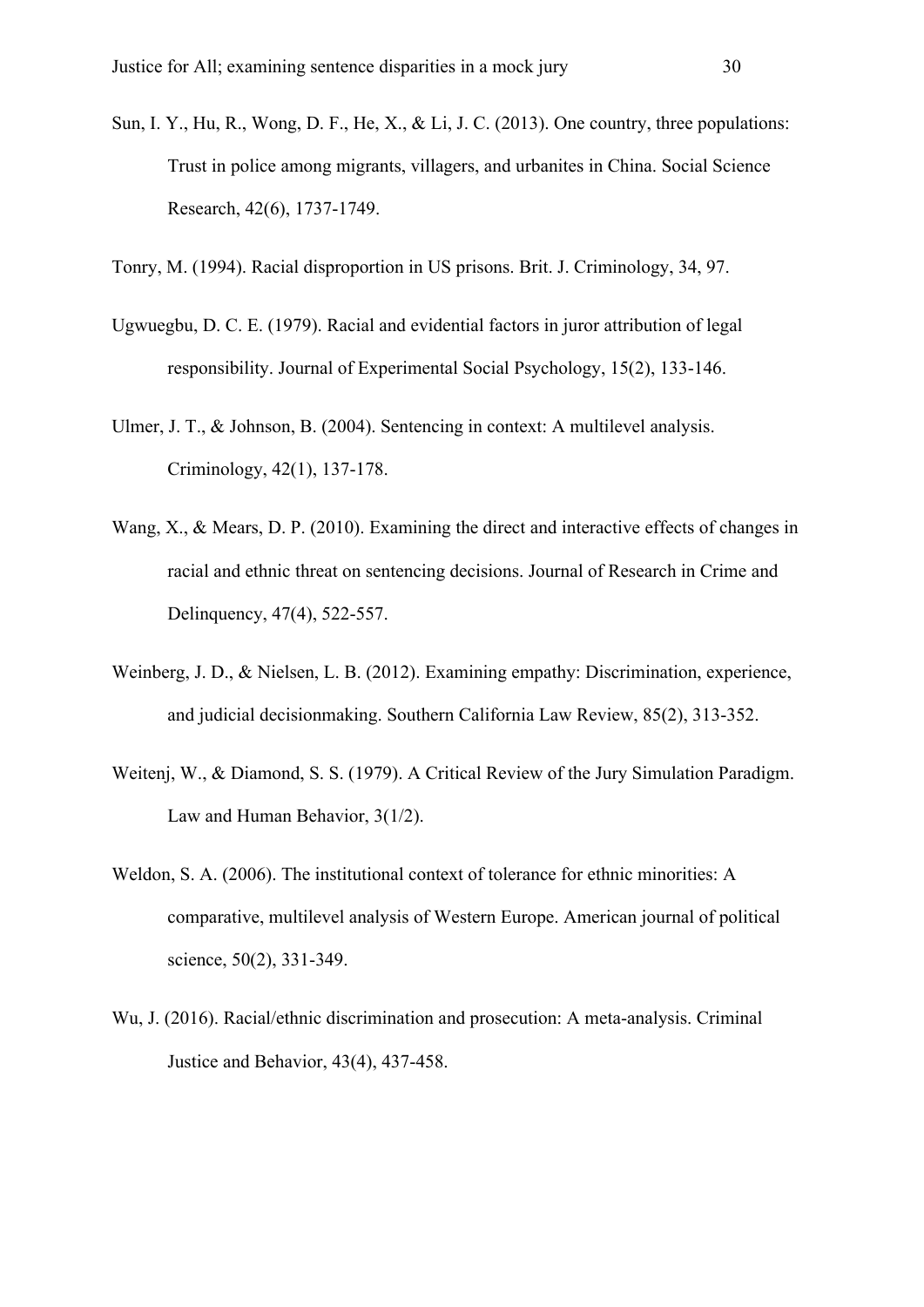Wuensch, K. L., Campbell, M. W., Kesler, F. C., & Moore, C. H. (2002). Racial bias in decisions made by mock jurors evaluating a case of sexual harassment. The Journal of social psychology, 142(5), 587-600.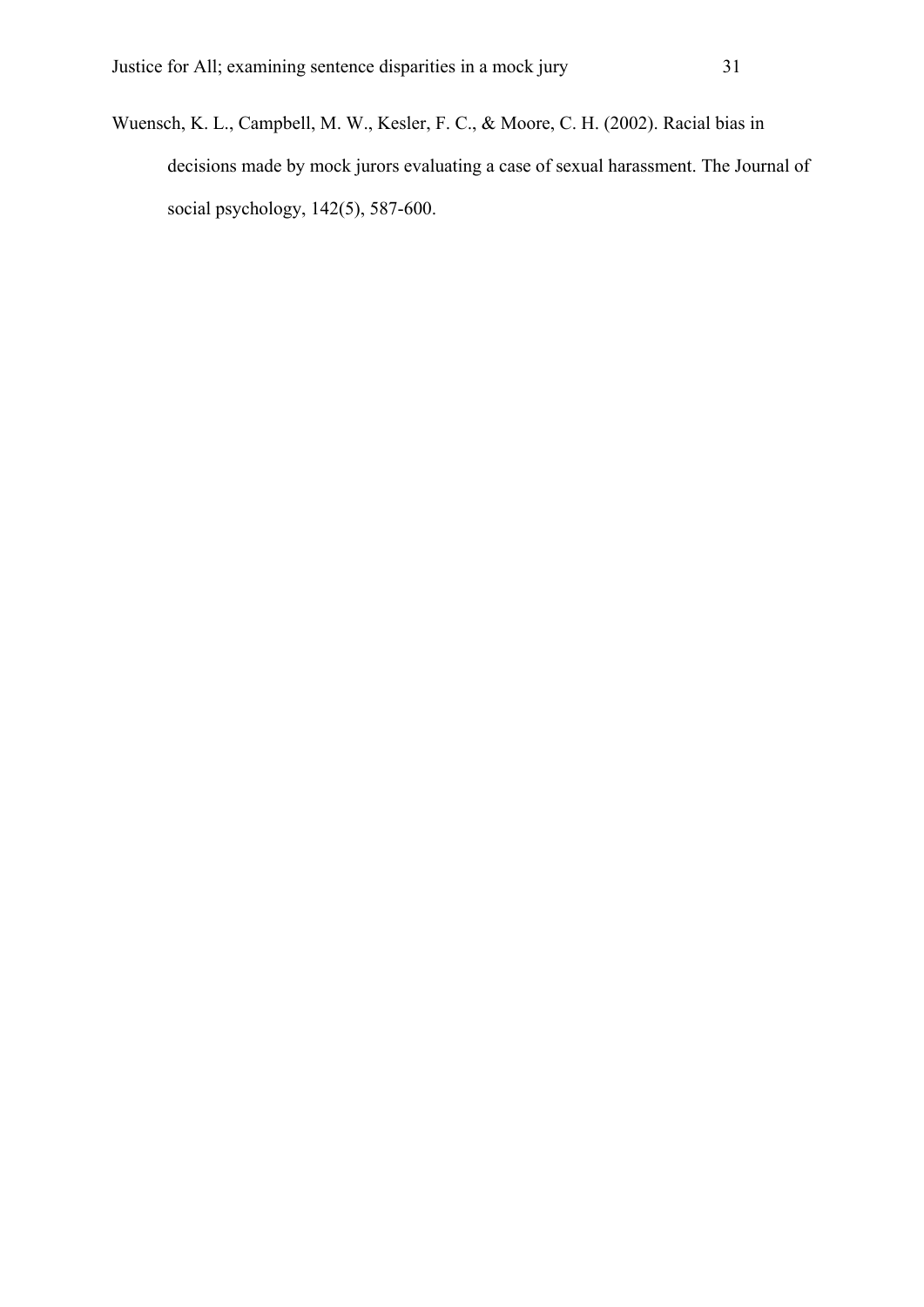### **Appendices**

Appendix A – *Consent Sheet of the study*

# Study of Simulated Sentencing Procedures X i

It is important that you read and fully understand this information.

#### Instructions

You have chosen to take part in a study that will examine a simulated sentencing procedure. Within this study you will be asked to examine a fictional criminal case, complete with a detailed description of what the offender did. You will be asked to select a judgement from several options that you feel would be most appropriate. Please use your best judgement and answer honestly.

It is estimated that the study should take no longer than 15 minutes to complete in order to ensure an accurate judgement.

THERE IS A RISK OF PSYCHOLOGICAL DISTRESS AS THE SIMULATED CASE COULD TRIGGER NEGATIVE EMOTIONS. If you or someone you know have been involved in a traffic accident resulting in serious injury please be advised that this study may cause distress and you are under no obligation to complete this study.

#### **Data Collection**

Your data will be stored anonymously, no identifiable information is given to the researcher and as such, you cannot retract your data post submission of this study. At any point prior to submitting your study responses in the debriefing section you can retract consent by closing this study. Your data will not be recorded should you choose to leave.

Your data will be stored digitally in a password protected folder. Data will not be shared with anyone other than the researcher and their supervisor. Data will be used to generate graphs based on your responses and statistical analyses will be ran through SPSS.

This study should not be completed by people who are over the age of 85, suffering from a serious diagnosed mental illness or people who are currently in receipt of voluntary or emergency state aid

Have you read and understood the above information? \*

 $\Box$  Yes

Are you over the age of 18? \*

**Yes** 

Do you consent to participation in this study? \*

 $\Box$  Yes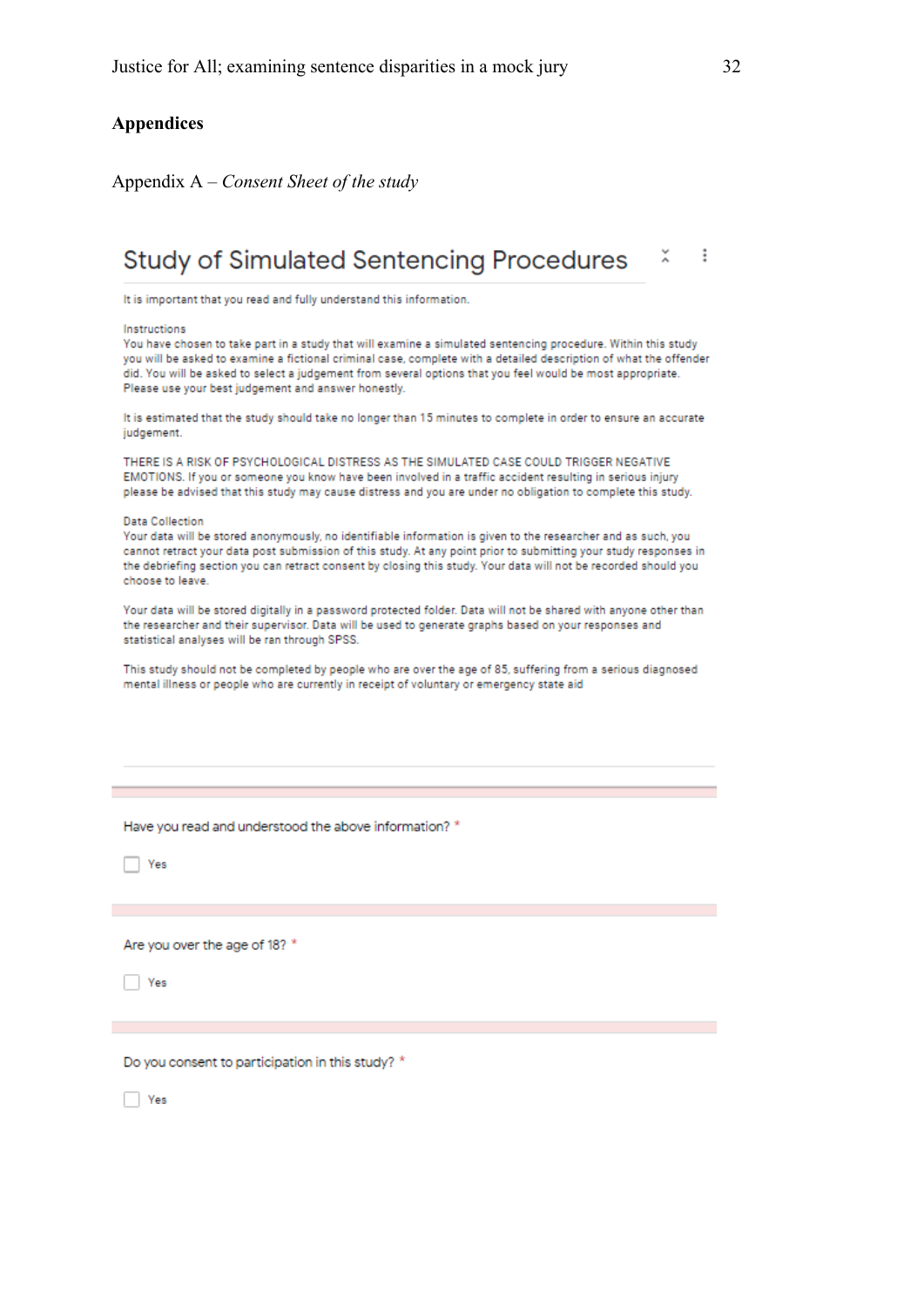# Appendix B – *Demographic information collection*

| Demographic Information                                                                                                       |
|-------------------------------------------------------------------------------------------------------------------------------|
| I identify as*                                                                                                                |
| Male                                                                                                                          |
| Female                                                                                                                        |
| Other                                                                                                                         |
|                                                                                                                               |
|                                                                                                                               |
| How old are you? *                                                                                                            |
| Your answer                                                                                                                   |
|                                                                                                                               |
| What level of education do you have in law, or a law related field of study? *                                                |
|                                                                                                                               |
| Currently studying law, or a law related field                                                                                |
| Obtained a qualification in law, or a law related field (bachelor degree, higher diploma,<br>master's or other qualification) |
| Neither of the above                                                                                                          |
|                                                                                                                               |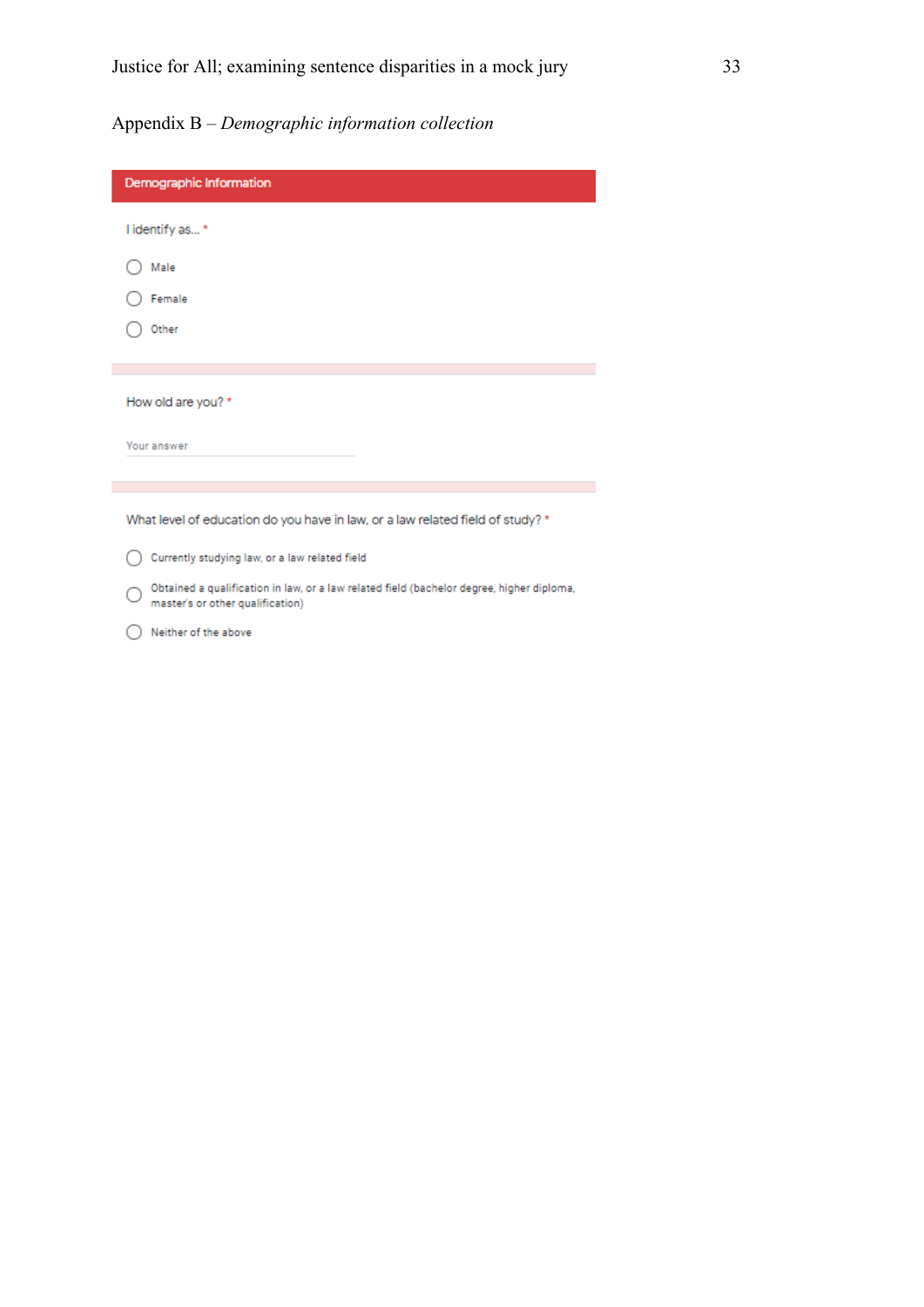# Appendix C – *Case Vignette*

| <b>Simulated Sentencing Scenario</b>                                                                                                                                                                                                                                                                      |
|-----------------------------------------------------------------------------------------------------------------------------------------------------------------------------------------------------------------------------------------------------------------------------------------------------------|
| The offender, John Smith, of the address =xxxxxxx= has been convicted by court of law of dangerous<br>driving.                                                                                                                                                                                            |
| was driving home from a Christmas party when he was stopped by a<br>garda. John was tested for alcohol and tested over the legal limit by a slight margin. The garda, on<br>compassionate grounds declined to bring John to the local Garda station and instead called him a taxi as<br>it was Christmas. |
| Prior to the taxi arriving, the Garda returned to his vehicle, wherein John attempted to drive away.                                                                                                                                                                                                      |
| The Garda officer was unable to stop John and during the pursuit John collided with a pedestrian and<br>caused serious injury to the pedestrian.                                                                                                                                                          |
| John has been charged and convicted with dangerous driving and has been in custody since the incident.                                                                                                                                                                                                    |
| He has no prior criminal record                                                                                                                                                                                                                                                                           |
|                                                                                                                                                                                                                                                                                                           |
| Based on the information given to you, please select a sentence you believe<br>would be most appropriate for John Smith. *                                                                                                                                                                                |
| Maximum fine (5000 euro)                                                                                                                                                                                                                                                                                  |
| 1 month imprisonment                                                                                                                                                                                                                                                                                      |
| 2 months imprisonment                                                                                                                                                                                                                                                                                     |
| 3 months imprisonment                                                                                                                                                                                                                                                                                     |
| 4 months imprisonment                                                                                                                                                                                                                                                                                     |
| 5 months imprisonment                                                                                                                                                                                                                                                                                     |
| 6 months imprisonment                                                                                                                                                                                                                                                                                     |

\**blacked out section differs between which case vignette was chosen. The options are*

*A – John Smith, originally from Kildare*

*B – John Smith, who belongs to the Traveller community*

*C – John Smith, originally from Nakuru, Kenya*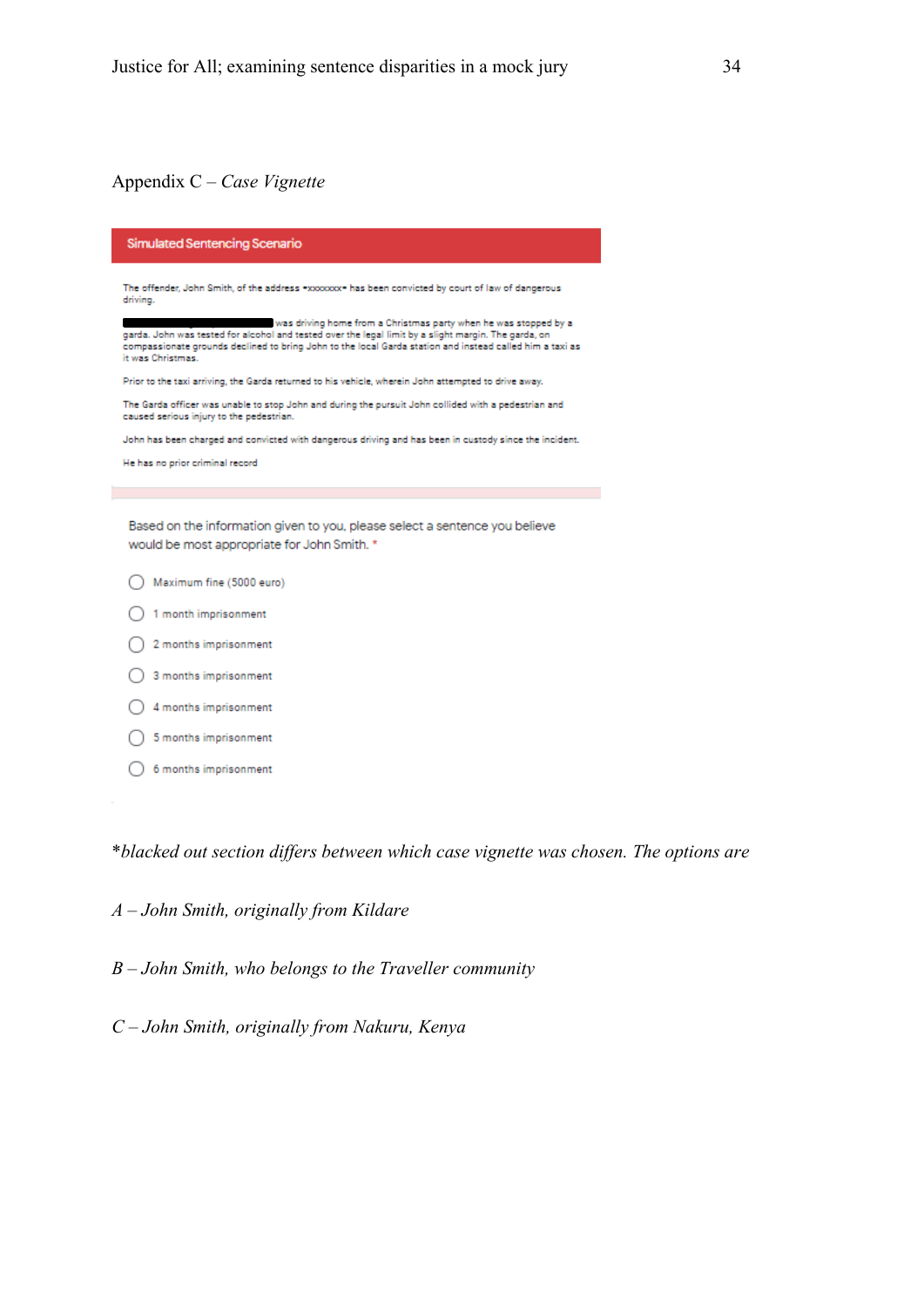### Appendix D – *Debriefing Sheet*

Thank you for your participation, however it is important to read the following

The study you have just completed involved an aspect of deception

The goal of this study was to examine sentencing disparities in a simulated sentencing procedure

This was achieved by having 3 different John Smiths, each with different cultural and ethnic backgrounds, and measuring any variations in sentencing severity given by you, the participant between all three Johns. In order for your judgement to be as natural as possible there had to be some deception however efforts were made to reduce the severity of said deception.

This study is the first of its kind in Ireland and is based off of similar studies that were conducted in the United States.

As mentioned before due to the nature of the data collected in this study, it is impossible for you to retract your responses, however should you have any questions regarding how your data will be used, why deception was necessary, or would like to learn more about the current study please feel free to contact me via email at x18724059@student.ncirl.ie

If you have suffered any distress due to this study or the use of deception please visit Mental Health Ireland's website. They offer a multitude of services that may help.

Finally I would like to thank you again for taking part in this study





*defendant ethnicity on sentence length*

Gender of participant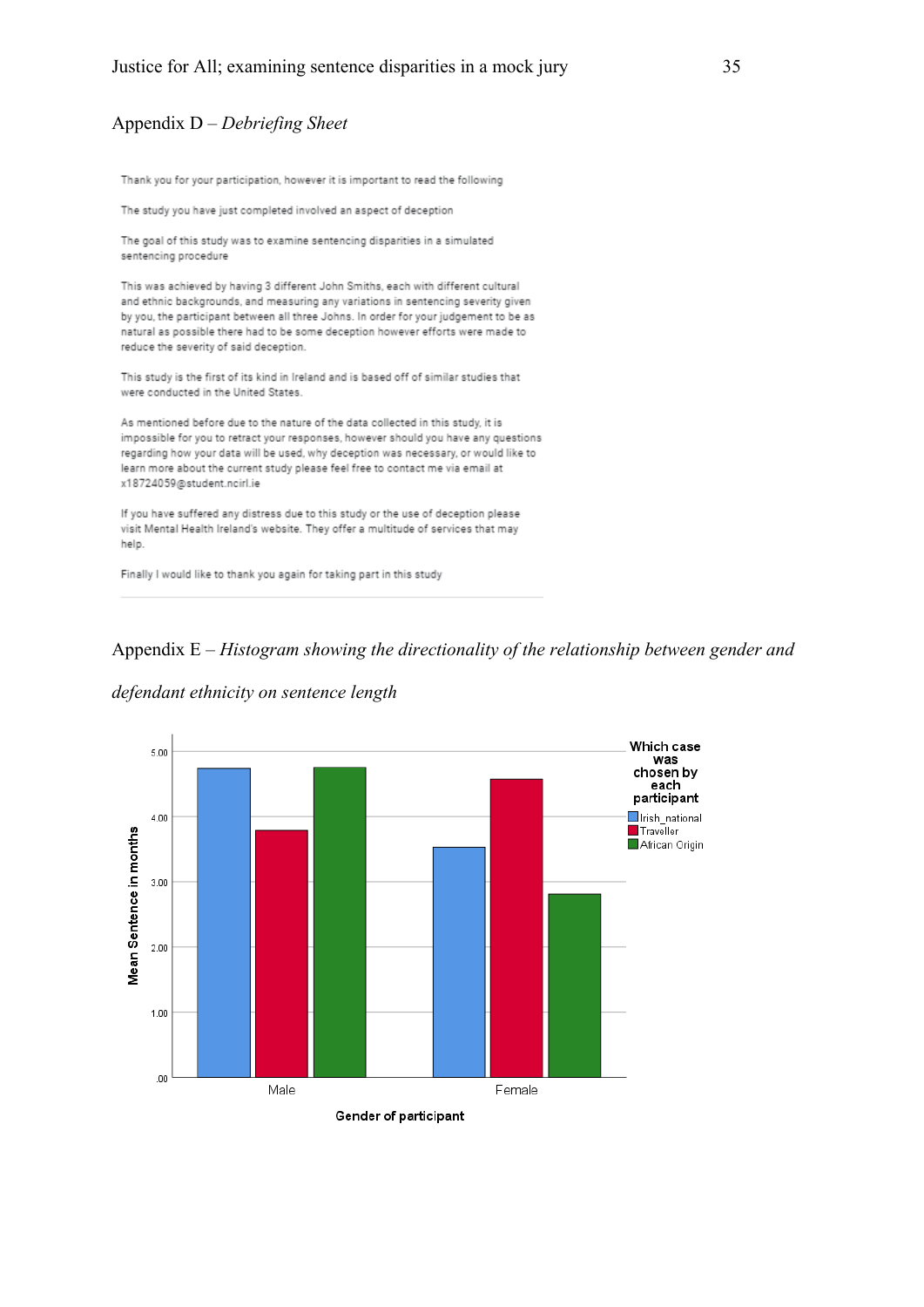| Eile | Edit             | <u>V</u> iew  | Data           | Transform       | Analyze                                     | Graphs<br>Utilities | Extension         |
|------|------------------|---------------|----------------|-----------------|---------------------------------------------|---------------------|-------------------|
|      |                  |               | ,,,,,,,,,,,,   | rс              |                                             | HHH                 |                   |
|      |                  |               |                |                 |                                             |                     |                   |
|      |                  | Age           |                | <b>S</b> Gender | Law_Edu<br><mark>⊩ cation_St</mark><br>atus | en                  | Set_Chos Sentence |
|      | 1                |               | 21.00          | 2.00            | 1.00                                        | 2.00                | 3.00              |
|      | $\overline{c}$   |               | 20.00          | 1.00            | 1.00                                        | 2.00                | 6.00              |
|      | 3                |               | 20.00          | 1.00            | 1.00                                        | 2.00                | 6.00              |
|      | 4                |               | 22.00          | 1.00            | 1.00                                        | 2.00                | 4.00              |
|      | 5                |               | 20.00          | 1.00            | 1.00                                        | 1.00                | 6.00              |
|      | 6                |               | 18.00          | 2.00            | 1.00                                        | 1.00                | 6.00              |
|      | 7                |               | 21.00          | 1.00            | 1.00                                        | 3.00                | 6.00              |
|      | 8                |               | 22.00          | 1.00            | 1.00                                        | 3.00                | 3.00              |
|      | 9                |               | 22.00          | 2.00            | 1.00                                        | 1.00                | 5.00              |
|      | 10               |               | 22.00          | 1.00            | 1.00                                        | 3.00                | 5.00              |
|      | 11               |               | 18.00          | 2.00            | 2.00                                        | 3.00                | .00               |
|      | 12               |               | 22.00          | 1.00            | 2.00                                        | 2.00                | 6.00              |
|      | 13               |               | 20.00          | 2.00            | 2.00                                        | 3.00                | 6.00              |
|      | 14               |               | 18.00          | 2.00            | 2.00                                        | 2.00                | 3.00              |
|      | 15               |               | 39.00          | 2.00            | 2.00                                        | 1.00                | 6.00              |
|      | 16               |               | 21.00          | 1.00            | 2.00                                        | 2.00                | 6.00              |
|      | 17               |               | 20.00          | 2.00            | 2.00                                        | 1.00                | 3.00              |
|      | 18               |               | 19.00          | 1.00            | 2.00                                        | 2.00                | 6.00              |
|      | 19               |               | 19.00          | 2.00            | 2.00                                        | 2.00                | 2.00              |
|      | 20               |               | 19.00          | 1.00            | 2.00                                        | 1.00                | 6.00              |
|      | 21               |               | 21.00          | 2.00            | 2.00                                        | 1.00                | .00               |
|      | 22               |               | 18.00          | 2.00            | 2.00                                        | 2.00                | 6.00              |
|      | 23               |               | 22.00          | 2.00            | 2.00                                        | 3.00                | 6.00              |
|      | 24               |               | 20.00          | 2.00            | 2.00                                        | 2.00                | 6.00              |
|      | 25               |               | 20.00          | 2.00            | 2.00                                        | 1.00                | 2.00              |
|      | 26               |               | 19.00          | 1.00            | 2.00                                        | 2.00                | .00               |
|      | 27<br>28         |               | 20.00<br>18.00 | 2.00<br>2.00    | 2.00<br>2.00                                | 2.00<br>3.00        | 6.00<br>6.00      |
|      | 29               |               | 18.00          | 2.00            | 2.00                                        | 1.00                | 6.00              |
|      | 30               |               | 18.00          | 1.00            | 2.00                                        | 1.00                | 6.00              |
|      | 31               |               | 20.00          | 2.00            | 2.00                                        | 2.00                | 6.00              |
|      | 32               |               | 19.00          | 2.00            | 2.00                                        | 3.00                | 3.00              |
|      | 33               |               | 19.00          | 1.00            | 2.00                                        | 2.00                | 6.00              |
|      | 34               |               | 20.00          | 2.00            | 2.00                                        | 2.00                | 6.00              |
|      | 35               |               | 19.00          | 1.00            | 2.00                                        | 3.00                | 6.00              |
|      | 36               | 4             | 18.00          | 200             | 200                                         | 1.00                | 00 <sub>1</sub>   |
|      | <b>Data View</b> | Variable View |                |                 |                                             |                     |                   |